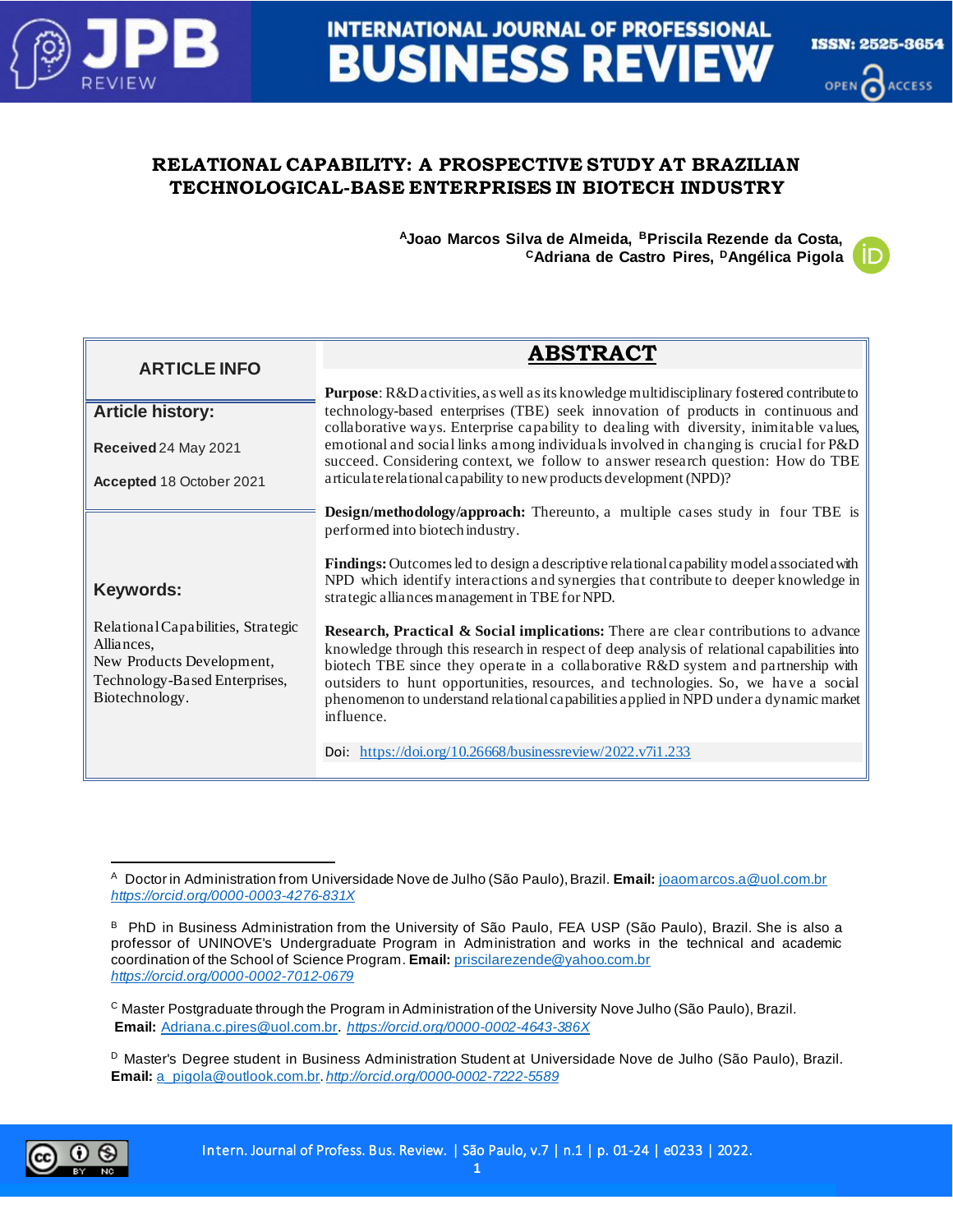# **CAPACIDADE RELACIONAL: UM ESTUDO PROSPECTIVO NAS EMPRESAS DE BASE TECNOLÓGICA BRASILEIRAS NA INDÚSTRIA DE BIOTECH**

**Objetivo:** As atividades de P&D, assim como o seu conhecimento multidisciplinar fomentado contribuem para que as empresas de base tecnológica (TBE) busquem a inovação de produtos de forma contínua e colaborativa. A capacidade da empresa de lidar com a diversidade, os valores inimitáveis, os vínculos emocionais e sociais entre os indivíduos envolvidos na mudança é crucial para o sucesso da P&D. Considerando o contexto, seguimos para responder à questão de pesquisa: Verificar como a TBE articula a capacidade relacional para o desenvolvimento de novos produtos (NPD).

**Método:**Para isso, um estudo de casos múltiplos em quatro TBE é realizado na indústria de biotecnologia.

**Resultados:**Os resultados levaram ao desenho de um modelo descritivo de capacidade relacional associado ao NPD que identifica interações e sinergias que contribuem para um conhecimento mais profundo na gestão de alianças estratégicas em TBE para NPD.

**Contribuições teóricas/metodológicas:** Existem contribuições claras para o avanço do conhecimento por meio desta pesquisa no que diz respeito à análise profunda das capacidades relacionais em TBE biotecnológica, uma vez que operam em um sistema de P&D colaborativo e parceria com pessoas de fora para buscar oportunidades, recursos e tecnologias. Portanto, temos um fenômeno social para compreender as capacidades relacionais aplicadas no NPD sob uma influência dinâmica de mercado.

**Palavras-chave:**Capacidades Relacionais, Alianças Estratégicas, Desenvolvimento de Novos Produtos, Empresas de Base Tecnológica, Biotecnologia.

# **CAPACIDAD RELACIONAL: UN ESTUDIO PROSPECTIVO EN EMPRESAS BRASILEÑAS DE BASE TECNOLÓGICA EN LA INDUSTRIA BIOTECNICA**

**Objetivo (obligatorio):** Las actividades de  $I + D + i$  fomentadas, así como su conocimiento multidisciplinar, contribuyen a que las empresas de base tecnológica (TBE) busquen la innovación continua y colaborativa de productos. La capacidad de la empresa para lidiar con la diversidad, los valores inimitables, los lazos emocionales y sociales entre las personas involucradas en el cambio es crucial para el éxito de la I + D. Considerando el contexto, pasamos a responder la pregunta de investigación: Verificar cómo TBE articula la capacidad relacional para el desarrollo de nuevos productos (NPD).

**Método (obligatorio):** Para ello, se realiza un estudio de caso múltiple en cuatro TBE en la industria biotecnológica. **Resultados:** Los resultados llevaron al diseño de un modelo descriptivo de capacidad relacional asociado a NPD que identifica interacciones y sinergias que contribuyen a un conocimiento más profundo en la gestión de alianzas estratégicas en TBE para NPD.

**Contribuciones teóricas / metodológicas:** Existen claras contribuciones al avance del conocimiento a través de esta investigación con respecto al análisis en profundidad de las capacidades relacionales en TBE biotecnológicos, ya que operan en un sistema colaborativo de  $I + D y$  asociación con forasteros para buscar oportunidades, recursos y tecnologías. Por lo tanto, tenemos un fenómeno social para comprender las capacidades relacionales aplicadas en NPD bajo una influencia dinámica de mercado.

**Palabras clave:** Capacidades relacionales, Alianzas estratégicas, Desarrollo de nuevos productos, Empresas de base tecnológica, Biotecnología.

## **INTRODUCTION**

Technology-based enterprises (TBE) are strong scientific technological basis organizations with established proposals to explore innovation (Ramdani et al., 2013). They must develop competitive edges with sights to make sure a distinct position in turbulent scenarios in constant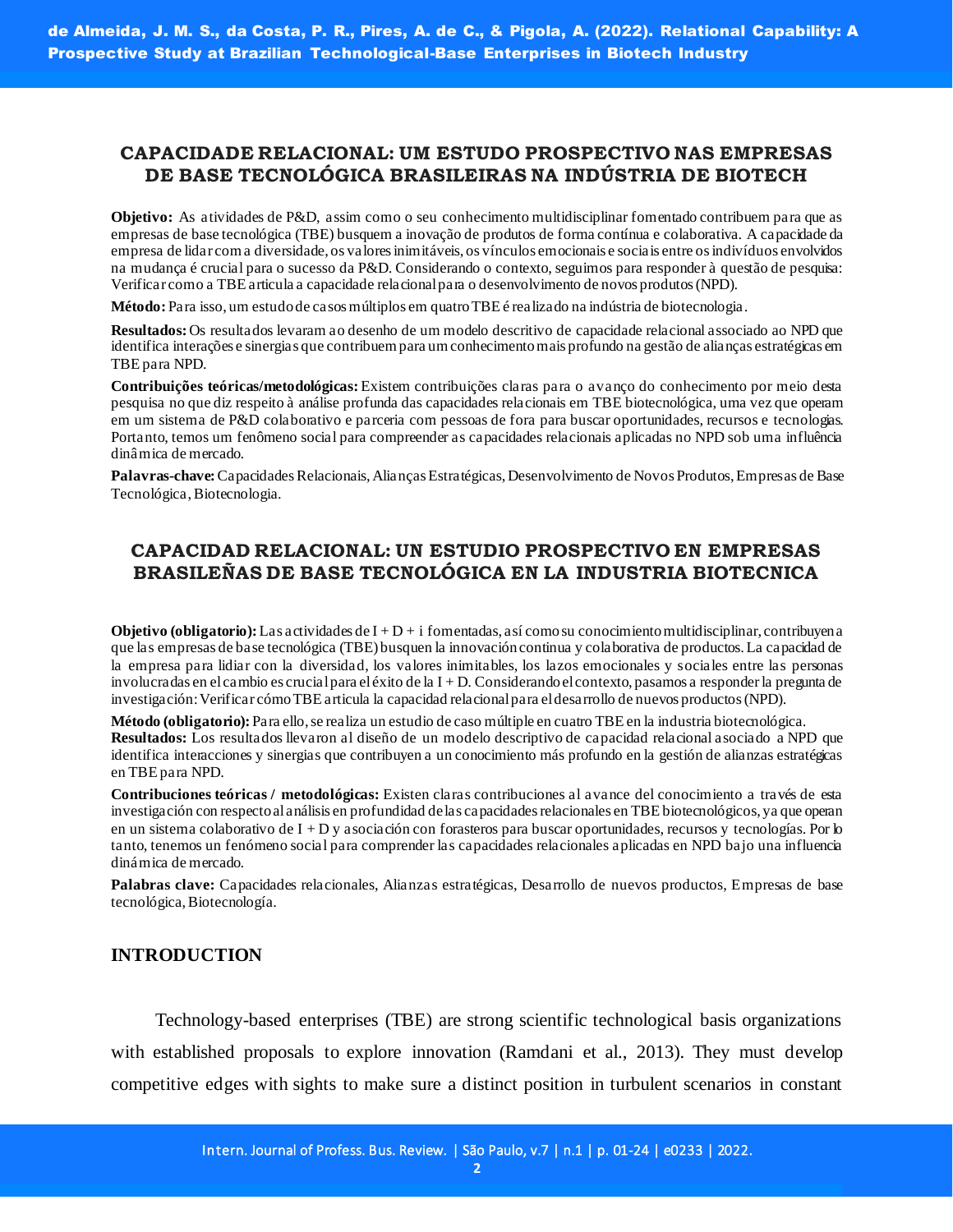changes. Thereby, relation capability (RC), i.e., ability to relate with other organizations beyond boundaries, is where TBE search likelihood to expand existing competences and obtain new ones (Fernandes et al., 2016; Ngugi et al., 2010). One way to apply relational capabilities are strategic alliances which consist in contractual arrangements on behalf of organization's needs and cooperate with outsiders to find or expand resources-base to thrive in new products development (NPD) and value generation (Ortiz-de-Urbina-Criado et al., 2014).

Thus, strategic alliances are a governance path that aims to overcome lack of resources through sharing capabilities with partners for NPD (Pisano, 1991; Lin and Darnall, 2015; Walsh et al., 2016). Into innovation scenario, contractual management for strategic alliances has its central base in dynamic capabilities theory, i.e., organization capacity to create, expand or transform resource-base to reach and sustain competitive advantage in changing settings.

Schilke and Goerzen (2015) and Dyer and Kale (2007) describe relational capabilities (RC) as an organizational dynamic capability (DC) composed by assets, routines and individual abilities composing a set of activities which allow enterprises create, expand, and transform its resourcebased arising from partners interactions. Considering that each institution has specific knowledge and resources the alliance could complement what they do not have as their own (Preusler et al., 2020). In respect to sectors potentially adherent and relevant to perform empirical studies about relational capabilities (RC), biotech ones stand out. Estrella and Bataglia (2013) emphasizes biotech enterprises develop over the years a complex contractual alliances system with various partners embracing their action field: universities, research institutes, investment funds, government agencies, pharmaceutical laboratories, and other biotech enterprises. They act in network and sustainable way to dedicate their resources to biotech industry. Biotech enterprises, according to Pisano (2006), differ from others high-tech industries because of limiting knowledge field in complex biological systems where uncertainty prevails and R&D role is a fundamental process, but higher risk. Therefore, we might not dismember R&D into parts which means its activities and processes must be performed in an integrated way. In addition, a majority knowledge is multidisciplinary, interdependent, and tacit making integration task many-sided and challenging (Traoré, 2004).

Scientific and technological diversity, R&D activities integration and multidisciplinary knowledge fostered contribute to biotech TBE reach out a continuous and collaborative way to innovate products contributing directly to corporate performance (Pastuszak et al., 2012). Thus,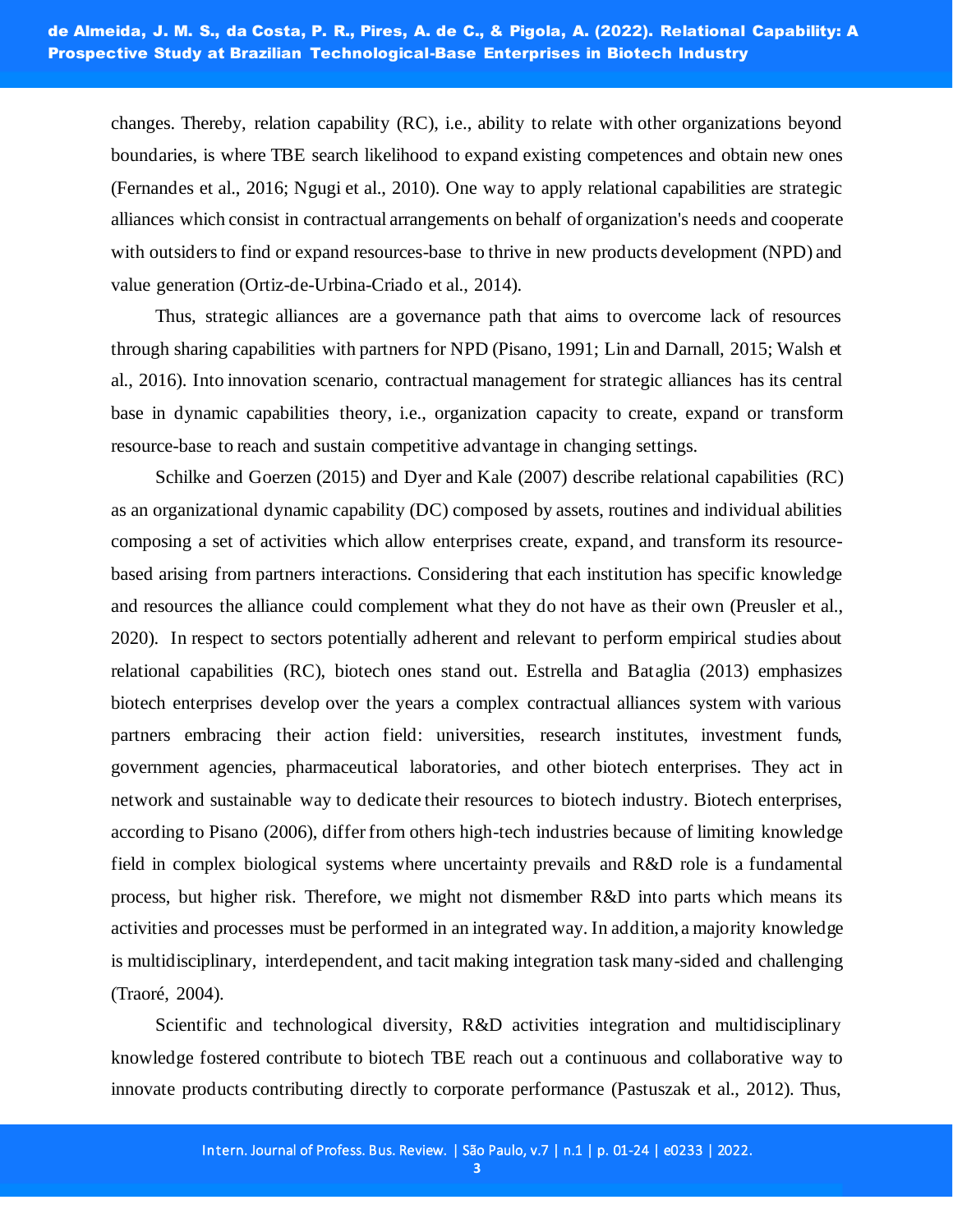relational capability maturity for biotech TBE is a mandatory path into strategic alliances management and might be relevant in its competitive edges. It also becomes potential for enhancements in innovation process and improvements in NPD, as well (Mitze and Strotebeck, 2019; Vlaisavljevic et al., 2020; Senior, 2021). Therefore, we reinforce research question about how do biotech TBE articulate relational capabilities for NPD? Hence, we aim to analyze relational capabilities influence in NPD. And, specifically, we seek (a) to verify how NPD occurs into biotech TBE; (b) to identify relational capabilities elements into biotech TBE for NPD.

Biotechnology integrates biological systems, living organisms or genetic engineering to promote technological development in different fields, such as health, food, the environment, plant agribusiness and manufacturing (Hazir and Autant-Bernard, 2014; Pereira et al., 2021). Biotechnological research, development and application activities originated in the United States and immediately spread to Canada, Japan and Western Europe, finally reaching less developed countries (Niosi et al., 2013). The global biotechnology market is expected to be worth US\$727.1 billion by 2025 (Grand View Research Inc, 2017). The sector has undergone unprecedented progress as a result of significant investments in R&D, the intense protection of intellectual property rights and the establishment of technological cooperation (Pereira et al., 2021).

Brazilian government supports biotech industry in three different ways: (a) state purchase power (public procurement); (b) regulatory framework (regulations) and (c) financial support through projects funding (National Economic and Social Development Bank - BNDES, 2014; Pereira et al., 2021). In 2012, biotech procurement reached out 5,5 billion (BRL), about 43% of Ministry Health (MS) budget. Regulatory frameworks are under National Health Surveillance Agency (ANVISA) accountability, it is an agency connected with MS. They applied compatible global sanitary standards without losing Brazilian security sight criteria. And projects funding is composed by public policies acting in structured projects promotion in biotech (BNDES, 2014; Pereira et al., 2021) Organization for Economic Cooperation and Development (OCDE) estimates biotech businesses in 27 trillion (USD) a year in the world (BNDES, 2014). Thence, Brazilian biotech industry must be a strategic sector to foster alliances in scientific, technologic, and economic boundaries of this industry generating value chain soon. It also may leverage exportations and new patents grants enhancing local wealth.

There are clear contributions to advance knowledge through this research in respect of deep analysis of relational capabilities into biotech TBE since they operate in a collaborative R&D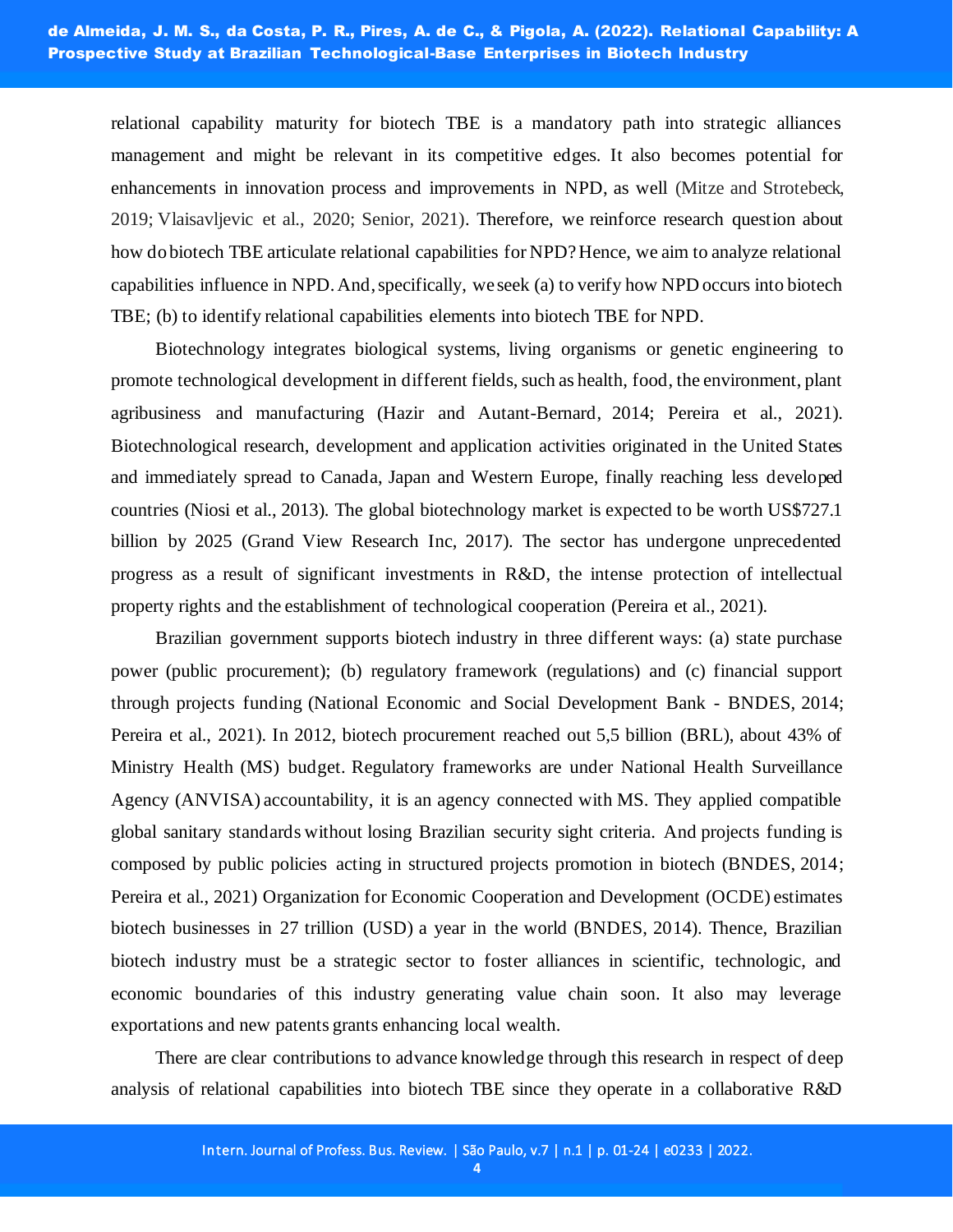system and partnership with outsiders to hunt opportunities, resources, and technologies. So, we have a social phenomenon to understand relational capabilities applied in NPD under a dynamic market influence.

## **THEORETICAL FRAMEWORK**

Entreprises' capabilities are demanded from competitive advantage needs above competitors (Camargo and Meirelles, 2012; Wang et al., 2015; Alves, 2015). Zollo and Winter (2002) describe two sets of activities which have relationship with capabilities' concepts, namely: (1) operational practices arising from operational activities and (2) dynamic capabilities that changing operational practices (DC).

Relational Capabilities (RC) are inserted into CD concept and can be visualized when two or more firms are wondering to cooperate for seeking new resources and competences that, at the beginning, they do not possess in their organizational boundaries (Wang and Rajagopalan, 2015; Delbufalo and Cerruti, 2012; Costa et al., 2017; Donada et al., 2015; Alves, 2015).

Lorenzoni and Lipparini (1999), Dyer and Kale (2007), Schilke and Goerzen (2010) and Niesten and Jolink (2015) highlight RC as dynamic capacity and it contributes to develop enterprises' resources base through formal and intentional partnerships. Hence, this capacity is hunted for many reasons, either to reach market diversification, resources synergy or tech resource acquisition. In certain situations, it can still be the best way to enter maturer into protected market. Relational capabilities (RC) can also promote enterprises to leverage and activate other resources embedded in networks to gain a competitive advantage and promote effectiveness project progress. Specifically, relational capabilities effectiveness leveraging is vital for firms to be able to uncover network's power. On the other hand, openness and transparent communication between cooperative enterprises may lead to knowledge leakage or deter cooperative projects progress (Guo, Yang and Zhang, 2020). Organization efforts should also be attentive to individual aspirations that can influence collaboration preferences and own relational capability. (Schillebeeckx et al, 2016).

Enterprises' cooperation norms, practices, and goals should be a key priority and consistent with cooperative objectives, which will build trust, increase deep cooperation, and reduce transaction costs (Mitze and Strotebeck, 2019; Senior, 2021). Through knowledge resource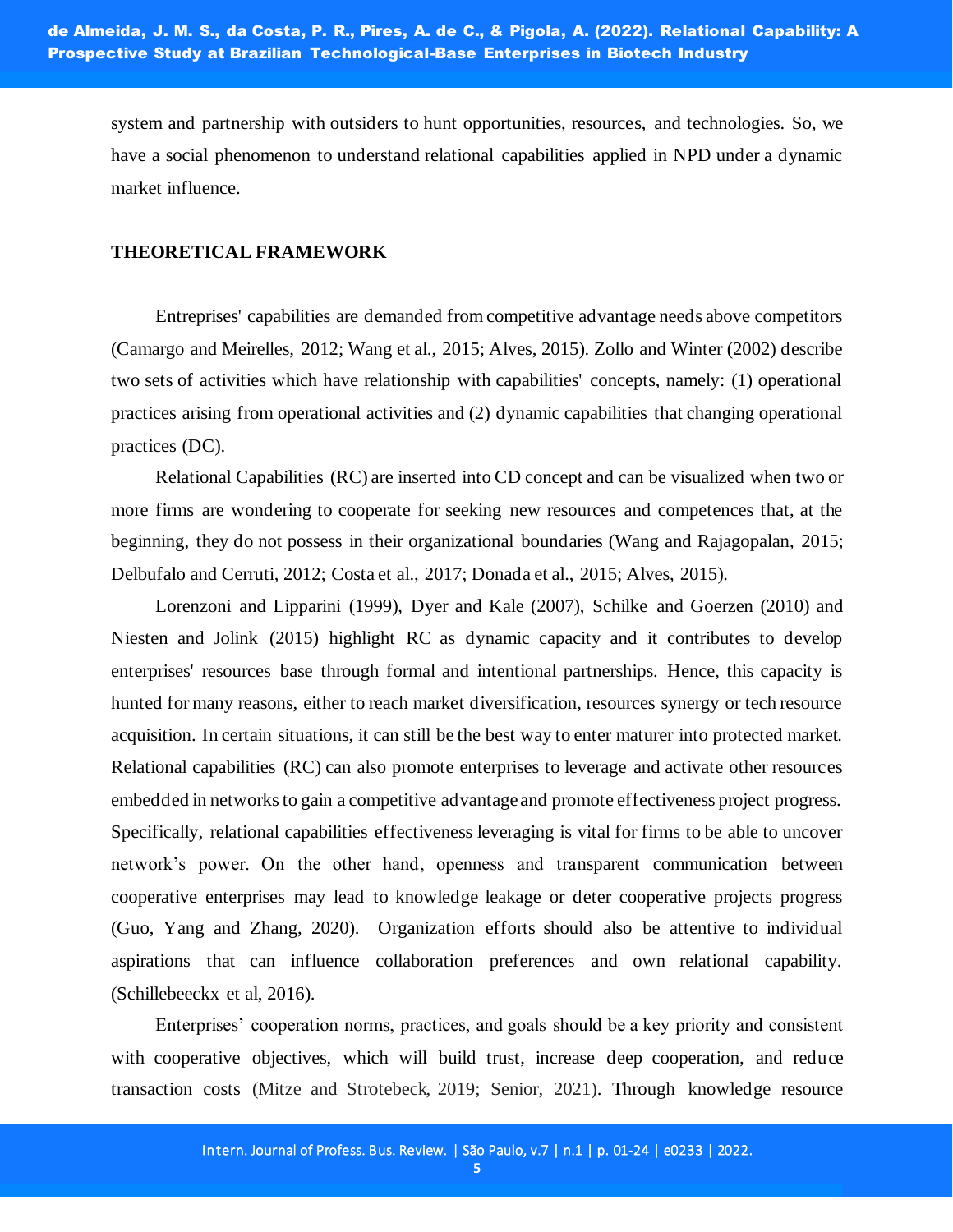coordination and integration, relational capability (RC) is regarded as the capability to interact with other companies and to foster, develop and manage cooperative relationships (De Silva and Rossi, 2018). Therefore, relational capability plays a critical role in gaining a competitive advantage. When partners conduct R&D activities, relational capability allows heterogeneous knowledge acquisition and technology by cooperative partners and facilitates information flow and integration. During R&D project, the enterprise with core technological capability can strengthen cooperative relationships and to be able to provide additional resources and advanced technology to meet with cooperative requirements and, at the same time, to fulfill R&D targets. Relational capability generated by interacting with cooperative enterprises can promote knowledge transfer and can also reduce transaction costs in R&D projects (Guo, Yang and Zhang, 2020).

Thence, contractual strategic alliance should performance in a way to protect the cooperative relationship. Also, R&D pattern requires strategic alliances to keep competitiveness for both sides (Guo, Yang and Zhang, 2020). Gibbons and Henderson (2012) say that competitive capability attainment may depend on management practices supported by relational contracts and their formalization whose may contribute to solve issues related to organizational partnerships in requirement of credibility and transparency. A well-defined strategic alliance scope contributes to determine accountability for interested parts avoiding information leakage (Cui and O'Connor, 2012; Feller et al., 2013; Costa and Porto, 2016).

Although contractual strategic alliances create credibility and transparency, they cannot cover all demands and contingencies in the moment of their establishment (Feller et al., 2013). Thus, the practice and experience during the process contribute to organizational processes development enhancing RC. (Anderson et al., 2011). According to Heimeriks and Duysters (2003), previous experiences in alliances cause enhancement in alliances performance and affect its success rate (Kale and Singh, 2007).

About RC scientific discussion, it should be highlighted McGrath (2008), Schilke and Goerzen (2010) and Alves (2015) patterns that support this study (Table 1).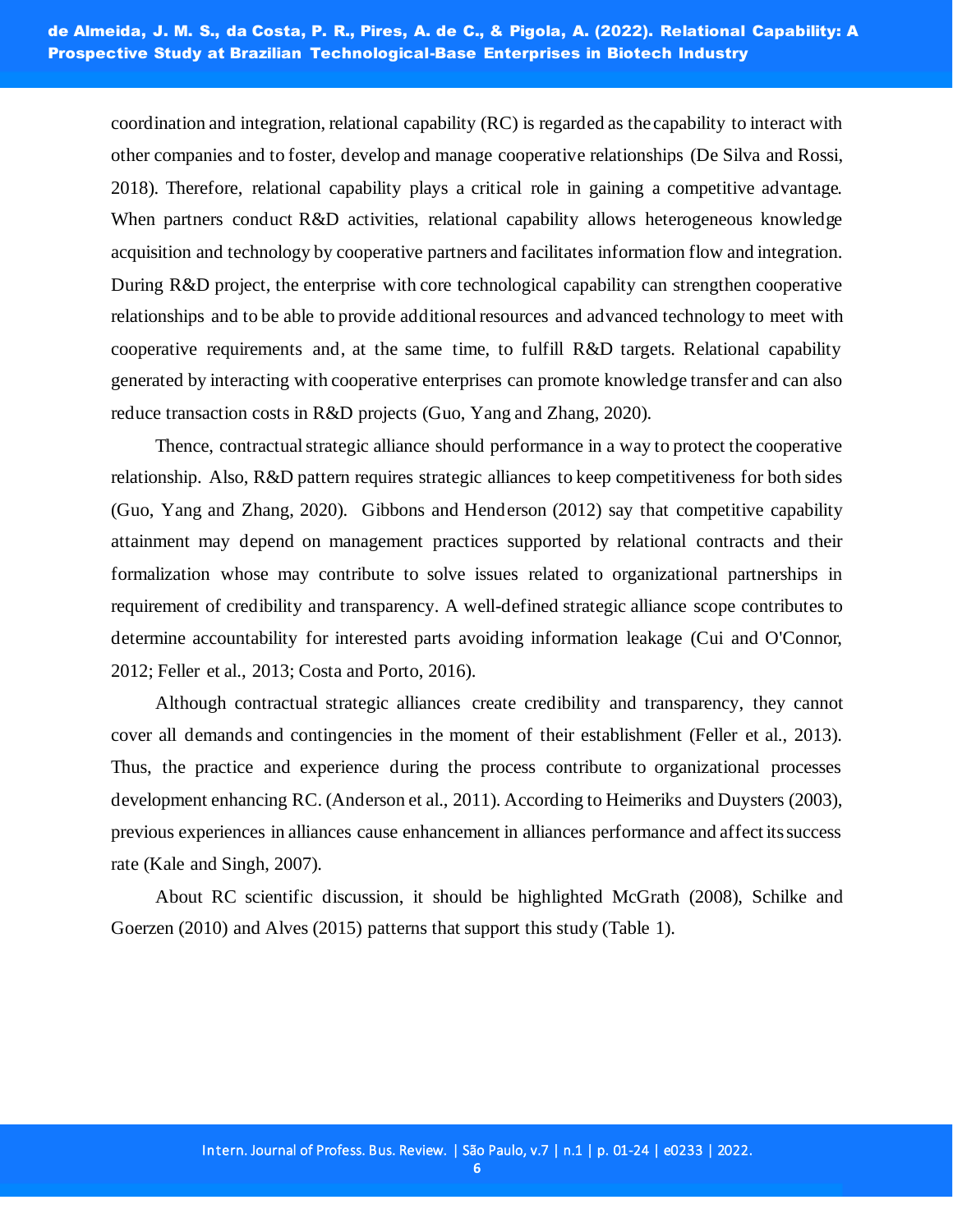| Schilke e Goerzen (2010)                                                                                                                                                                                                                                                                 | <b>McGrath</b> (2008)                                                                                                                                                                               | <b>Alves (2015)</b>                                                                                                                                                                                                                                                                                                                     |
|------------------------------------------------------------------------------------------------------------------------------------------------------------------------------------------------------------------------------------------------------------------------------------------|-----------------------------------------------------------------------------------------------------------------------------------------------------------------------------------------------------|-----------------------------------------------------------------------------------------------------------------------------------------------------------------------------------------------------------------------------------------------------------------------------------------------------------------------------------------|
| Alliance experience: previous experiences<br>accumulated and a such influence on<br>routines creation and support new alliances<br>management.                                                                                                                                           | Knowledge access dimension:<br>allow to generate, integrate, and<br>use knowledge                                                                                                                   | Coordination dimension: management<br>capability to handle partnership<br>resources, make them effective,<br>profitable, and productive. It's essential<br>to identify correlations, duplication<br>actions avoidance and produce synergies<br>among individual alliances.                                                              |
| Alliance structured: organizational units<br>constructed for this function, what involves<br>a dedicated and specialized group to<br>strategic alliances management.                                                                                                                     | Evaluation dimension: is defined as<br>enterprises' capability of managing<br>proactively their partnerships<br>strengthening value link and,<br>consequently expanding alliances                   | Cultural dimension: enterprise capability<br>to dealing with diversity, inimitable<br>values, emotional and social links among<br>individuals involved in changing.                                                                                                                                                                     |
| Interorganizational Coordination ensures<br>individual coordination effectiveness and<br>reinforcement of transactions legitimacy<br>among partnerships.                                                                                                                                 | Co-adaptation dimension is a way<br>to expand technological<br>innovations once it helps in efforts<br>concentration and learning degree<br>increases.                                              | Knowledge dimension: capability of<br>creating, using, and controlling<br>knowledge generated in the partnership,<br>it also addresses learning, routines and<br>processes to facilitate knowledge transfer<br>and abilities translated into employees,<br>suppliers or costumers' knowledge,<br>assets and technologies.               |
| Portfolio Coordination: is about correlation<br>existence among alliances, being necessary<br>to identify to avoid duplicity of actions and<br>produce synergy among them.                                                                                                               | Co-innovation dimension: ability<br>to explore tech opportunities, as<br>well as human resources from<br>partnerships, having as objective to<br>obtain an innovation together (co-<br>innovation). | Technological Dimension: are rules and<br>procedures for technological<br>improvement, such as systems<br>integration and necessary technical<br>procedures, expanded vision of technical<br>systems and technological innovation,<br>collaboration with new technologies and<br>technological lessons absorption from<br>the partners. |
| Interorganizational learning: learning<br>potential transferred to enterprises, resulting<br>from knowledge acquisition from their<br>organizational boundaries, is considered the<br>key to obtain competitive advantage by<br>alliances.                                               | Opportunity dimension: as regards<br>new ways of resources usage, by<br>changing or combining, to make<br>them more effective and profitable.                                                       | Co-adaptation dimension: resources<br>adjustment capability or ways of<br>working to increase partnership benefits,<br>this means that mutual investments and<br>partners' adjustment may generate new<br>products, more effective solutions, or<br>relationship improvements.                                                          |
| Proactiveness: is effort to identify new<br>alliances opportunities.                                                                                                                                                                                                                     | Accomplishment: enterprises<br>capability of perceiving they are<br>inserted in a network to improve<br>their efforts.                                                                              |                                                                                                                                                                                                                                                                                                                                         |
| Transformation: in addition to flexibility<br>that enterprises must have to operate their<br>alliances, they need to remain open and<br>prepared for transformations that may arise,<br>as of contract changes, changes in people<br>involved or changes in administration<br>structure. |                                                                                                                                                                                                     |                                                                                                                                                                                                                                                                                                                                         |

**Table 1.** Theoretical construct of the RC that supported the study.

Source: Adapted from Schilke and Goerzen (2010), McGrath (2008) and Alves (2015).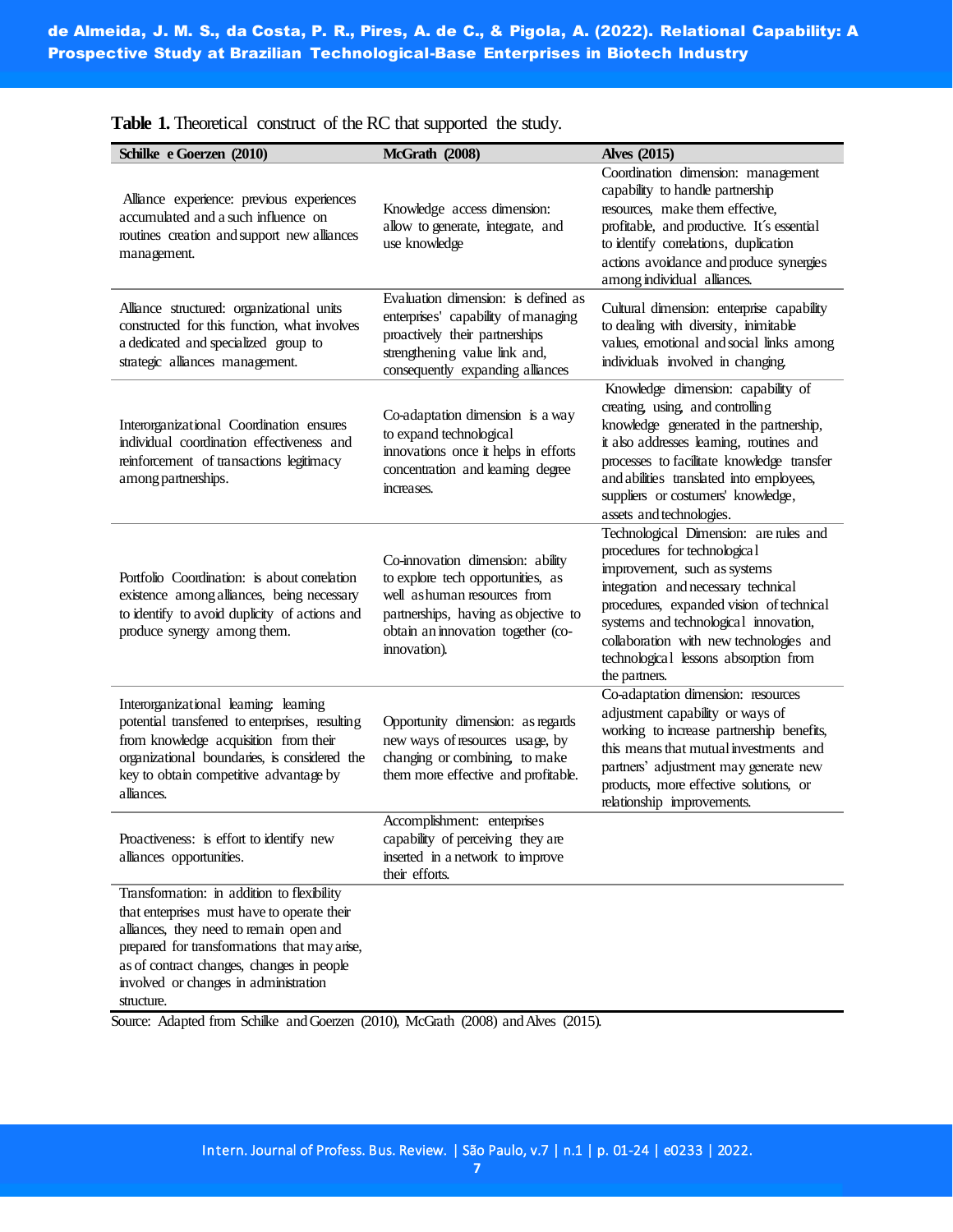RC is completely involved in dynamic markets, as biotech industry, where enterprises need to react quickly and be prepared to strategic alliance establishment to gain competitive edges (Donada et al., 2015; Wang and Rajagopalan, 2015). Thus, there is a tendency in biotech industry about innovation locus dispersion in interorganizational networks for aiming NPD. Rozenfeld et al. (2006) observe that a sequential product development system has been prevailing in enterprises for a long time. Product creation activities and information has been following a logical sequence, specialized and segmented, therefore, there has not been greater interaction among functional areas involved.

Currently, we observe a collaborative approach in NPD (Bueno and Balestrin, 2012), in network perspective when enterprises open themself for external scenarios placing their R&D capabilities in synergy with collective consumers intelligence supported by universities and suppliers' resources. It´s been evident a transition from close pattern, focused on internal resources development, to open pattern where external interactions are mandatory to find out new ways of doing things in R&D (Vlaisavljevic et al., 2020; Pereira et al., 2021). NPD construct is summarized in Table 2.

| Cooper (1990)                                                                                                                                                                                                                                                                                                                                                  | Koen et al (2001)                                                                                                                                                                                                                                                                                                                                           | Bueno e Balestrin (2012)                                                                                                                                                                                                                                                                                                                  |
|----------------------------------------------------------------------------------------------------------------------------------------------------------------------------------------------------------------------------------------------------------------------------------------------------------------------------------------------------------------|-------------------------------------------------------------------------------------------------------------------------------------------------------------------------------------------------------------------------------------------------------------------------------------------------------------------------------------------------------------|-------------------------------------------------------------------------------------------------------------------------------------------------------------------------------------------------------------------------------------------------------------------------------------------------------------------------------------------|
| Stage 1: It begins with an idea that originate<br>product.<br>Gate 1: called initial screen, it decides about<br>resources source; (Stage 1: previous evaluation to<br>determine technological and market merits; Gate<br>2: repeat previous phase (Gate 1), however it is<br>reevaluated with information from Gate 1<br>Stage 2: product is clearly defined. | Transformation opportunity to an idea of<br>a product: phase in which ideas are<br>suggested, combined, reworded,<br>changed, and updated, until obtain an<br>idea that meets potentially with client<br>needs.                                                                                                                                             | Idea concepts: it is constituted by ideas<br>generation for a product, which may be<br>created by digital platforms, for example, in<br>a way people send their ideas using sites<br>and might comment other ideas.                                                                                                                       |
| Gate 3: the last point in which project can be<br>addressed, being fundamental to review previous<br>phases so that there is no question, making sure<br>that expected results so far are positive so we can<br>advance to the next steps); Stage 3: product<br>development and detailed test evaluation,<br>operation plans and marketing.                    | Idea selection: after ideas elaboration<br>phase, we select one or some ideas for<br>concept development we are looking for.<br>Usually, a criterion for decision-making<br>is determined based on technological<br>risks, investment level, competitive<br>analysis, productive and organizational<br>capability, as well as expected financial<br>return. | Design Concept: divided into two parts.<br>First, an open design aiming generated<br>ideas interpretation, being collective<br>creation among enterprises and consumers<br>a participative and creative process.<br>Second, is about enterprise development<br>and created concept interpretation which<br>will give rise to a prototype. |
| Gate 4: it is post-development review in which are<br>checked product and process advances, verifying<br>if their technical and commercial attractiveness<br>remain.<br>Stage 4: project viability is tested as a whole, since<br>product, production processes, costumer<br>acceptance and project economic viability.                                        | Concept: it develops a business plan<br>based on some factor's analysis, such as<br>Market potential, costumers need;<br>technologies potential development;<br>investments demands; as competitor<br>actuation and global risk.                                                                                                                            | Open Branding: product launch decision-<br>making and brand, product name and<br>communication, launch campaign,<br>consumer integration once again to<br>marketing decision-making, dissemination,<br>and full launching.                                                                                                                |
| Gate 5: commercialization, inconsistence<br>verification. It is the last step where still possible<br>any abortion. Focused on quality activities and<br>validation results. Financial forecasts are<br>considered as a key of continuing. Finally,                                                                                                            |                                                                                                                                                                                                                                                                                                                                                             |                                                                                                                                                                                                                                                                                                                                           |

**Table 2.** Theoretical Construct of NPD which based the study.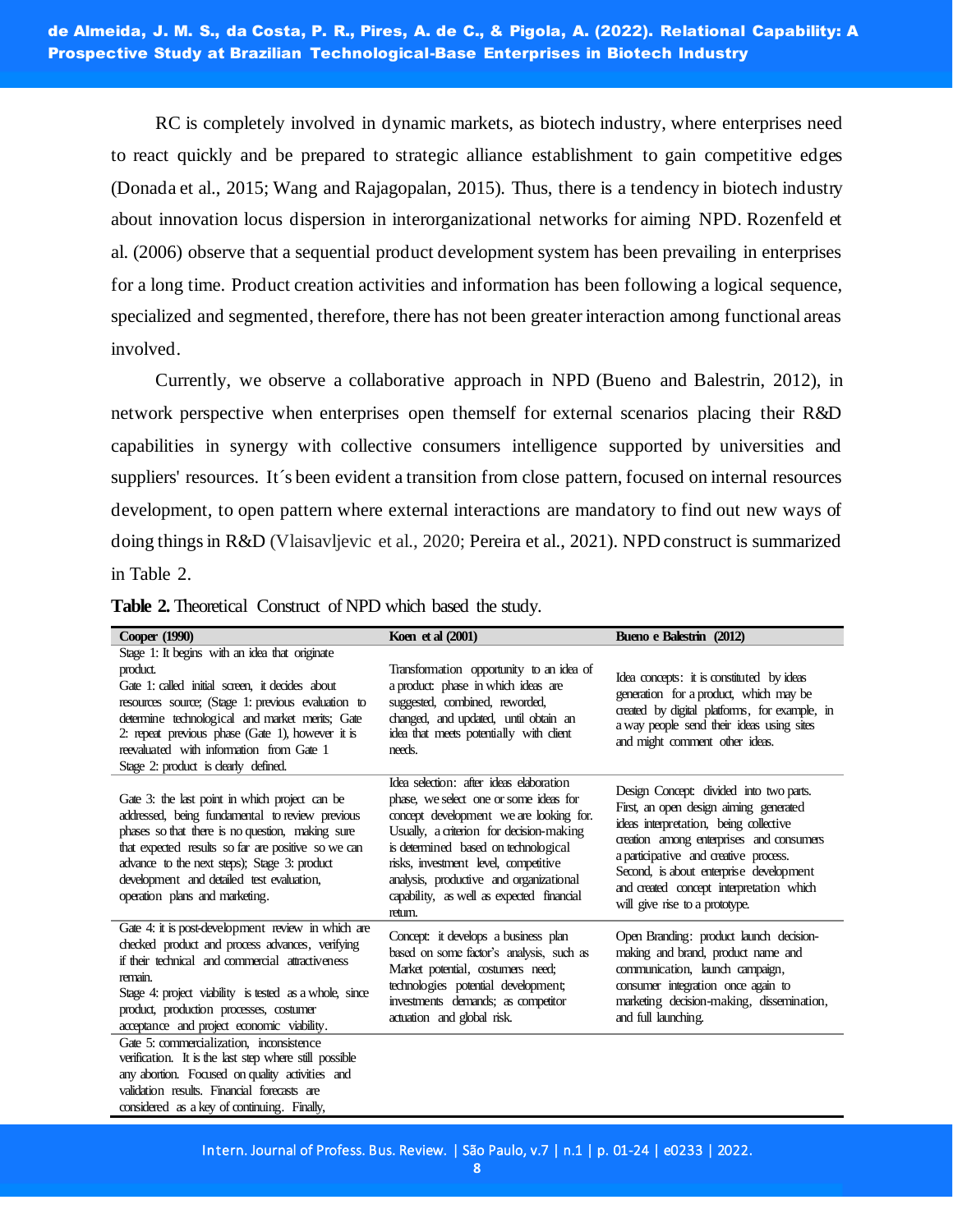operation and marketing plans are reviewed and approved. Stage 5: operation and marketing plans implementation, as well as product release for trading

Source: Adapted from Cooper (1990), Bueno and Balestrin (2012) and Koen et al. (2001).

From theorical constructs analysis synthesized in Figure 1 and 2, we can infer contractual strategic alliances objectives (Schilke and Goerzen, 2010; McGrath, 2008; Alves, 2015) must substantiate new products technologically or significantly improved (Cooper, 1990; Koen et al., 2001; Bueno and Balestrin, 2012), as well as internal and external investments in R&D and qualified professionals allocation. Therefore, we proposed:

*(P1) NPD opportunities prospection, on national and international level, precede grounds of strategic alliances objectives stablished with external partners.*

*(P2) New technological product development or significantly improved is fundamental goals of strategic alliances established with external partners.*

*(P3) Internal R&D investment is relevant for achieving strategic alliances objectives established for NPD.*

*(P4) Resource's allocation in research institutions or universities is relevant for achieving strategic alliances objectives established for NPD.*

*(P5) Qualified professionals' performances (graduates, masters, and doctors) in engineering activities and R&D are relevant to achieve strategic alliances objectives established for NPD.*

In NPD phase, it can be inferred that contractual strategic alliances structures (Schilke and Goerzen, 2010; McGrath, 2008; Alves, 2015) need specialized departments and dedicated people which will perform management activities. We emphasize, contracts contribution for alliances formalization and collaboration for management in potential conflicts. Thus, we propose (P6 to P8):

*(P6) External partners are prospected as a fundamental part of NPD.*

*(P7) To formalize NPD with external partner we must establish contractual strategic alliances.*

*(P8) To conduct NPD strategic alliances we must systematize a formal management team.*

Even in NPD phase (Cooper, 1990; Koen et al., 2001; Bueno and Balestrin, 2012), it can be inferred that interorganizational alliance coordination, alliance portfolio, as well as activities synchronization involved in contractual strategic alliances (Schilke and Goerzen, 2010; McGrath,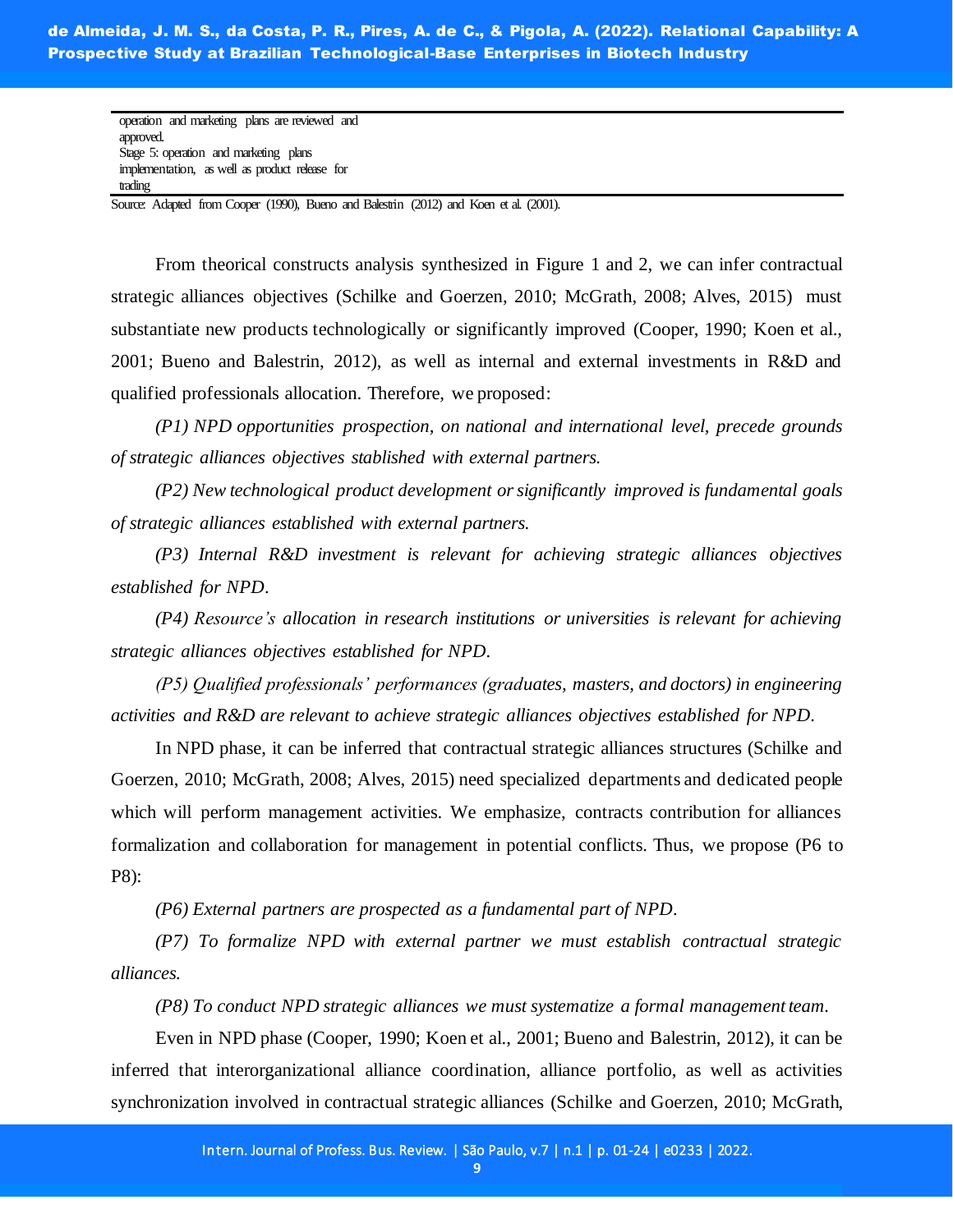2008; Alves, 2015) need a governance structure that gives support to activities among partners so that knowledge acquisition is transferred in a continuous and interactive way, avoiding or minimizing potential conflicts (Mitze and Strotebeck, 2019; Pereira et al., 2021). As such, it is possible to establish the following propositions (P9 to P12):

*(P9) Knowledge acquisition from interorganizational NDP strategic alliances must be disseminated throughout TBE areas.*

*(P10) NPD' strategic alliances portfolio coordination must establish an interactive and continuous knowledge among the company and its external partners.*

*(P11) Knowledge acquisition from previous strategic alliances generate future innovation projects of products.*

*(P12) In NPD' strategic alliances we must synchronize decision-making among TBE and its external partners.*

Regarding to post-development, it can be inferred that, when alliances configure themself in a collaborative and open ways, including developed products protected by registrations or trademarks in co-ownership with partners, contributions are latent, including income obtained by marketing of new products and adoption of a business model based on open innovation (OI) (Chesbrough, 2003; Senior, 2021; Pereira et al., 2021., Borges et al., 2021). It also highlights that experience derived from continuous practice in alliances management is a contribution that can optimize RC into organization (Schilke and Goerzen, 2010; McGrath, 2008; Alves, 2015). Thus, it is possible to establish the following propositions (P13 to P15):

*(P13) income obtained from products protected by patents or software registration, or in process of protection acquisition, is a fundamental contribution in contractual strategic alliances established for NPD.*

*(P14) Collaborative business model adoption contributes to RC development into TBE.*

*(P15) Continuous strategic alliances practices for NPD contributes to RC development into TBE.*

Finally, it should be highlighted that opportunities prospection must permeate the entire NPD cycle and RC performs as a fundamental role in value creation to a business model based on OI (Schilke and Goerzen, 2010; McGrath, 2008; Alves, 2015).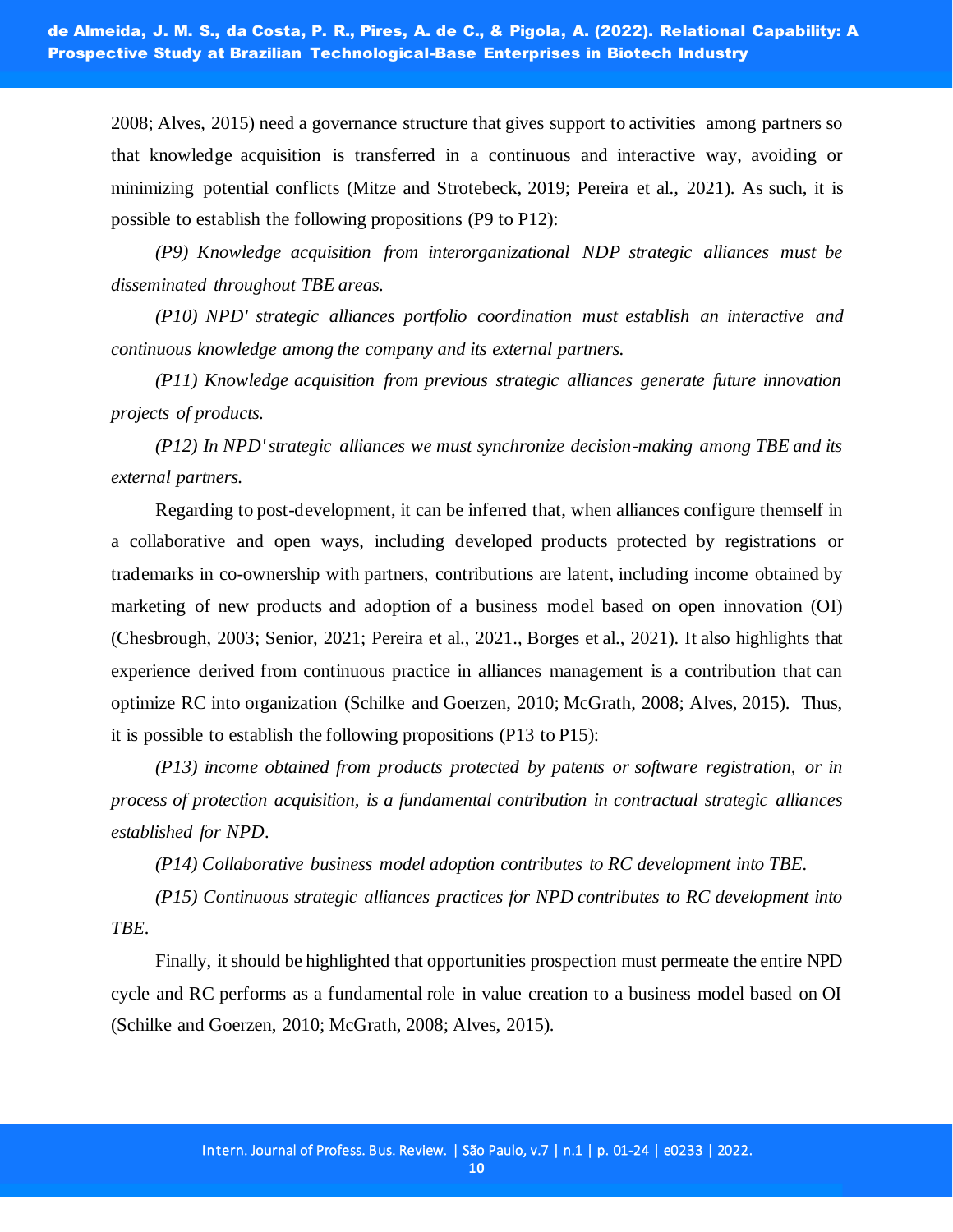#### **RESEARCH METHODOLOGY**

A descriptive research is sketched (Barros and Lehfeld, 2011) in qualitative nature (Biklen and Bogdan, 1994; Richardson, 1999) and multiple case study method (Yin, 2010) in four Brazilian biotech enterprises (small size), private capital and partnerships in universities, research institutes, commercial agents and/or national and international clients, which strategic focus is innovation (Figures 3 and 4). It is noteworthy that an analysis unit was represented by the EBTs from the biotechnology sector, as they are companies that seek, through external partnerships, to obtain new resources or resources that complement the development of innovative products (Figures 3 and 4).

Primary data are collected from structured interviews (Gil, 2005) and secondary data are obtained in organizational documents, including NPD contracts, projects, and reports. (Richardson, 1999). Questions from data collection are guided by dynamic capabilities theory, outlined to achieve relational capabilities outcomes (Schilke and Goerzen, 2010; McGrath, 2008; Alves, 2015), as well as NPD direction (Cooper, 1990; Koen et al., 2001; Bueno and Balestrin, 2012). Interview script preview is approved by active researchers, professors and managers in innovation and NPD area. In the end, four interviews are performed in TBE's research direct to NPD directors.

Data content interpretation adopt theoretical propositions as an analytical strategy leding intracase discussions (Bardin, 1979; Chizzotti, 2010). In addition, Iramuteq software covers textual corpus (Camargo and Justo, 2013) to build a semantic network. During cases transcription activities to validate and complement data a new contact with participants are done by phone and Shype to final analysis (Table 3).

| Methodological Design                                                                               |                                                                                                                                                                                                                                                                                                   |
|-----------------------------------------------------------------------------------------------------|---------------------------------------------------------------------------------------------------------------------------------------------------------------------------------------------------------------------------------------------------------------------------------------------------|
| Research nature                                                                                     | Oualitative (Biklen and Bogdan, 1994; Richardson, 1999).                                                                                                                                                                                                                                          |
| Methodological approach                                                                             | Descriptive (Barros and Lehfeld, 2007).                                                                                                                                                                                                                                                           |
| <b>Method</b>                                                                                       | Multiple case study (Yin, 2010).                                                                                                                                                                                                                                                                  |
| Analysis unit                                                                                       | Biotech TBE                                                                                                                                                                                                                                                                                       |
|                                                                                                     | Structure interview conduction (Gil, 2005).                                                                                                                                                                                                                                                       |
| Data collection techniques                                                                          | Documents revision (Richardson, 1999).                                                                                                                                                                                                                                                            |
|                                                                                                     | Structured interviews script                                                                                                                                                                                                                                                                      |
| Data collection instruments                                                                         | Structured document analysis                                                                                                                                                                                                                                                                      |
|                                                                                                     | Analytical strategy and content analysis based on theoretical propositions (Bardin, 1979)                                                                                                                                                                                                         |
| Data analysis                                                                                       | Iramuteg software usage to recover textual corpus and words (Camargo and Justo, 2013).                                                                                                                                                                                                            |
| Main research questions that<br>guided the interview script and<br>the script for document analysis | How are objectives defined in contractual strategic alliances established for NPD? How are contractual<br>strategic alliances based on NPD structured? How are contractual strategic alliances based on NPD<br>coordination? How are contractual strategic alliances established for NPD in TBEs? |

#### **Table 3.** Methodological Design.

**Participants**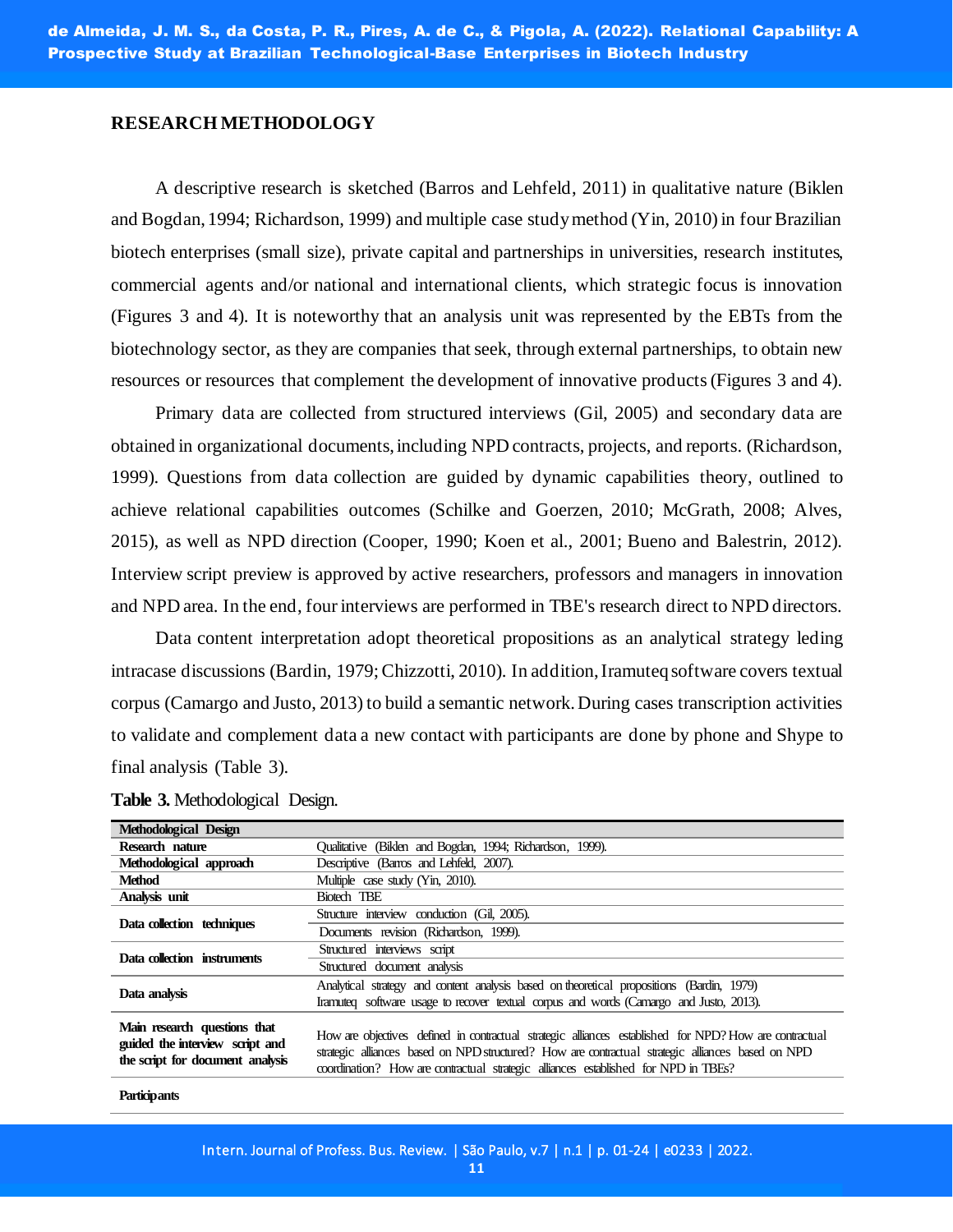Shareholder and Business Development Director at Biotika; Business and Product Development Director at Gentros; Shareholder and Businesses Development at Itatijuca; and Shareholder and Products and Businesses Development Director at Rheabiotech. **Analysed documents** NPD contracts, projects, and reports

Source: Elaborated by the authors.

#### **RESULTS**

Organizations researched recognize themselves as technology-based enterprises - TBE (104 incidences in Iramuteq) and their main strategic goal is new product development. TBE works on products intermediation and prospection which can compose final products, i.e., make feasible entirely products development that clients, in principle, are not able to build scientifically or technologically. Albeit Biotika deliverables for some clients are product pieces, however for Biotech it is its final product (Table 4).

Gentros business model consists of to identify technologies developed by tech institutions (STI) which have NPD's potential. Enterprises develop technology and other enterprises perform trading and production. Technology transferring occurs by partnership agreement or product licensing.

Itatijuca business model is highlighted by products and biotech supplies developments, as well as bioleaching (kind of unique outsourcing service). They have a strategic alliance with Pöyry, a Finnish consulting and engineering services company, to provide their services but bioleaching methodology was developed by them. Furthermore, Itatijuca is responsible for performing proof concepts till bioleaching operation. On the other hand, Pöyry operates on engineering fields, future industrial plants, and bioleaching pilots' projects.

Rheabiotech business model follows (a) supplies production to R&D (polyclonal and monoclonal primary and secondary antibodies, conjugated antibodies, and recombinant proteins); (b) agriculture, veterinary and human health's diagnostic kits development; and (c) third-party in immunochemical services area.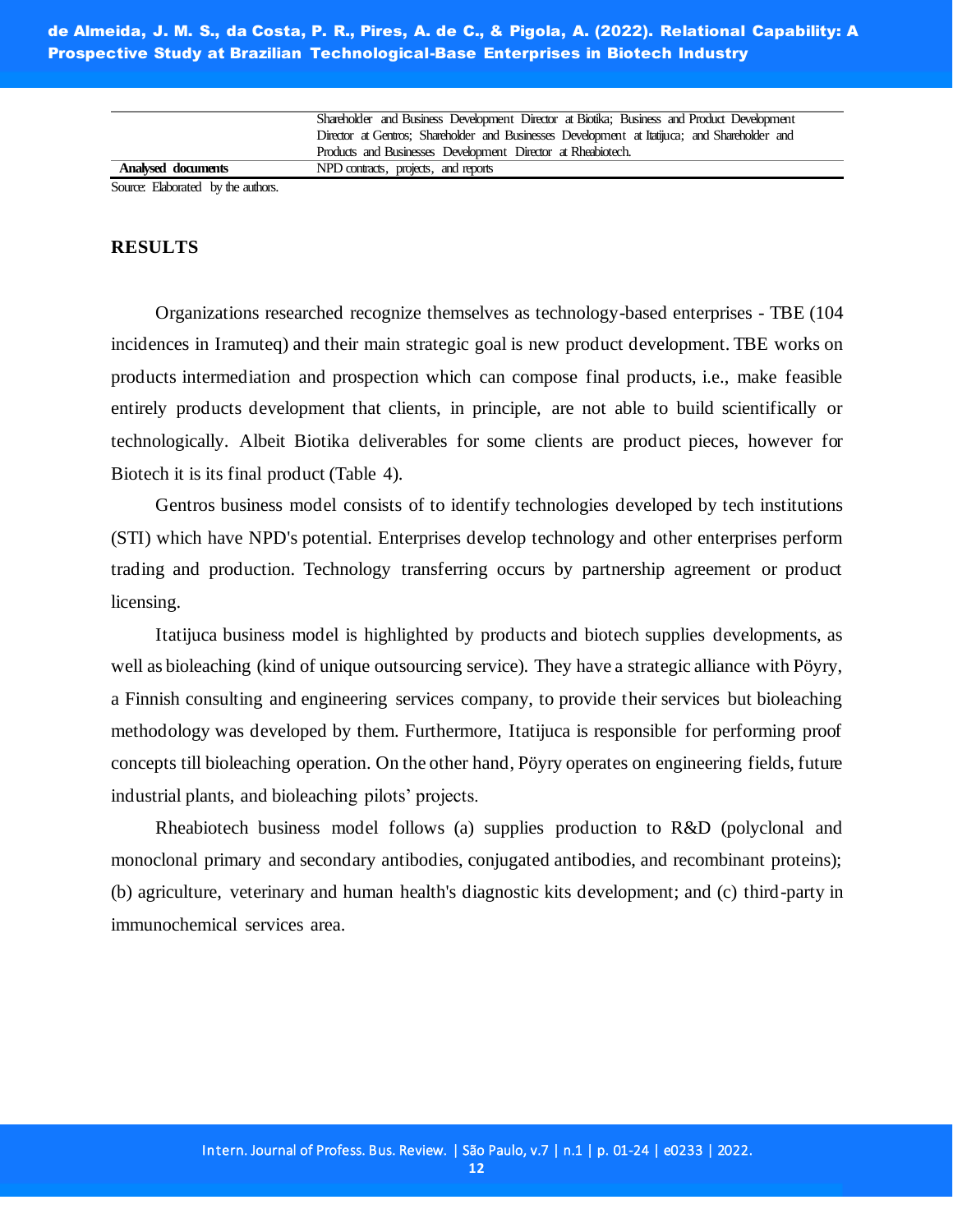| <b>NPD</b>                                                               | <b>Biotika</b>                                                                                                                                                                      | <b>Gentros</b>                                                                                                                          | <b>Itatijuca</b>                                                                                                                                                                                                       | <b>Rheabiotech</b>                                                                                                                                                                      |
|--------------------------------------------------------------------------|-------------------------------------------------------------------------------------------------------------------------------------------------------------------------------------|-----------------------------------------------------------------------------------------------------------------------------------------|------------------------------------------------------------------------------------------------------------------------------------------------------------------------------------------------------------------------|-----------------------------------------------------------------------------------------------------------------------------------------------------------------------------------------|
| NPD steps                                                                | Supplies searching<br>development, Project<br>adequacy,<br>confidentiality, and<br>trading agreements.                                                                              | Confidentiality<br>agreements and<br>contract for<br>development and<br>trading.                                                        | Uses methodology<br>developed by company<br>itself, based on "Stage<br>Gate" with nine decision<br>steps                                                                                                               | Three steps:<br>confidentiality<br>agreement,<br>development<br>agreement and trading<br>agreement.                                                                                     |
| Main products or<br>services offered                                     | ADN/ARN products<br>representation, proteins<br>and molecules.<br>bioengineering cells,<br>and tissues cultivation:<br>in addition, provides<br>services in technology<br>transfer. | Molecular<br>Diagnostic, vaccines,<br>and genome<br>sequencing.                                                                         | Mineral, residues, and<br>difficult effluents<br>management processing;<br>residues processing in<br>paper and cellulose sector,<br>recovery of electronic<br>waste; biological control in<br>agoindustry, and others. | Primary and secondary<br>antibodies.<br>recombinant proteins,<br>and diagnostic kits.                                                                                                   |
| Main commercial<br>partners and<br>representations                       | Foreign companies,<br>including USA,<br>Germany, France,<br>United Kingdom,<br>Denmark, and Israel.                                                                                 | Sector companies.                                                                                                                       | Pöyry (Finnish company)<br>and Esalgtec<br>(Technological Incubator).                                                                                                                                                  | Brazilian Universities,<br>research institutes.<br>private and state<br>companies.                                                                                                      |
| Textual corpus<br>Recovery and<br>words from the<br>Iramuteq<br>software | Product' 47 events;<br>'enterprise' (36);<br>'market' (2); 'patent'<br>$(22)$ ; 'knowledge' $(21)$ ;<br>'client' (18); 'project'<br>$(15)$ .                                        | 'Enterprise' and<br>'product', 27 events;<br>'develop', $(24)$ ;<br>'knowledge', $(22)$ ;<br>'development', (19);<br>'patent', $(18)$ . | Development', 26 events;<br>'project', (23); 'enterprise',<br>$(22)$ ; 'develop', $(15)$ ;<br>'partnership' and<br>'product', 12 events each<br>one.                                                                   | 'work', 31 events;<br>'product', $(24)$ ;<br>'project', $(21)$ ;<br>'enterprise', $(19)$ ;<br>'development', (18);<br>'partnership', (17);<br>'market', $(15)$ ;<br>patent', 14 events. |

**Table 4.** Main NPD characteristics in TBE

Source: Elaborated by the authors.

#### **DISCUSSIONS**

Discussions ahead, it is established technical-empirical approach considering throughout researched cases and theoretical concepts about relational capabilities (RC) and NPD. Thus, we analyzed RC alignment faced with cyclical NPD phases, defined in following way from textual corpus recovery in Iramuteq software as: (1) pre-development; (2) development divided in (2.1) NPD structuring and (2.2) NPD's knowledge coordination and (3) post-development (Figures 5, 6, 7, 8 and 9).

Pre-development phase, we identify RC elements in biotech TBE as of textual corpus recovery by Iramuteq software point out by opportunities prospection, objective grounds, human resources allocation, investments prioritization, internal and collaborative R&D in STI (Mitze and Strotebeck, 2019; Vlaisavljevic et al., 2020; Senior, 2021; Pereira et al., 2021) (Table 5).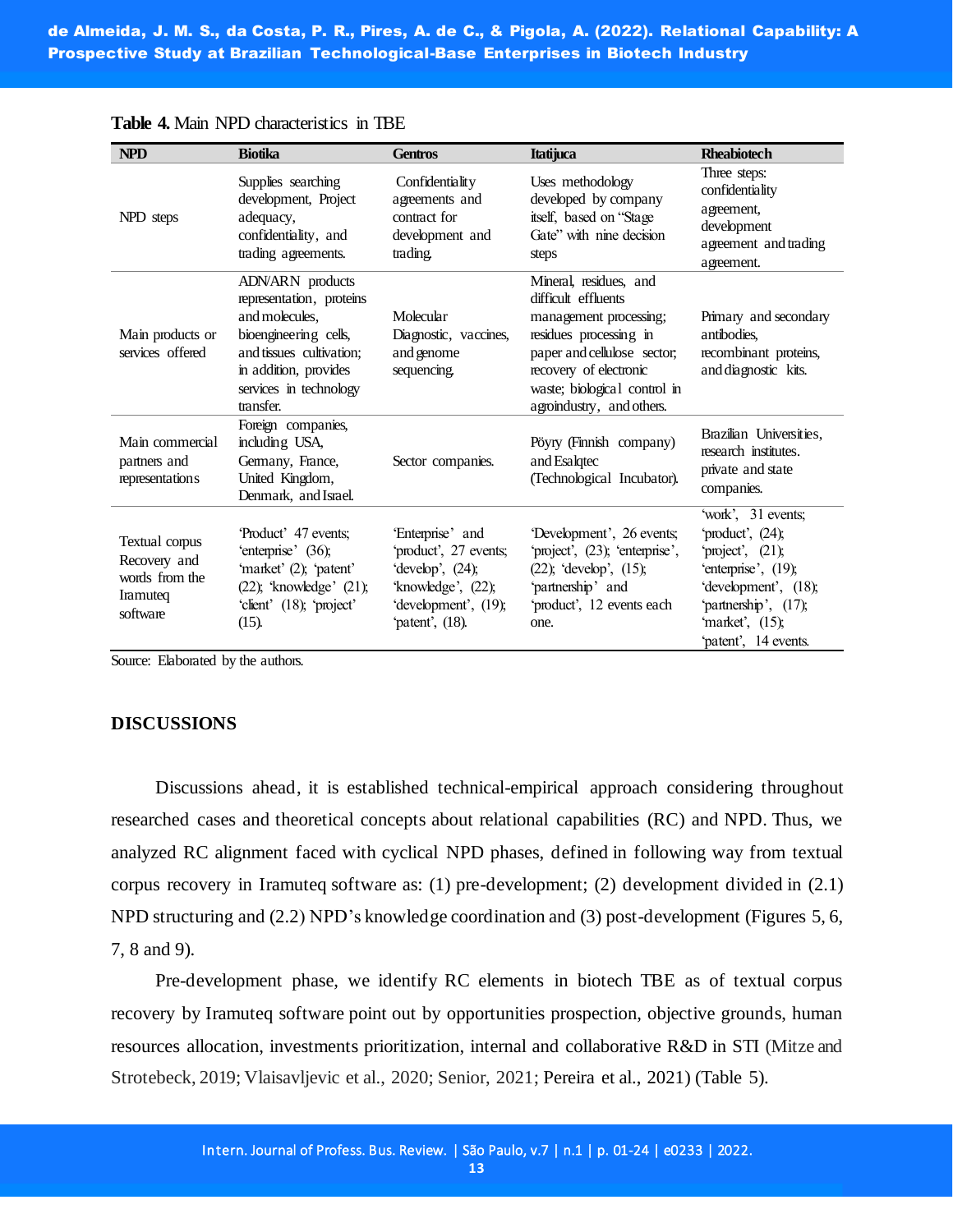| Propositions in                                                                                                                                                                                                          | Proposition's adherence                                                                                                                                                                           |                                                                                                                                                       |                                                                                                                                                        |                                                                                                                                                         |
|--------------------------------------------------------------------------------------------------------------------------------------------------------------------------------------------------------------------------|---------------------------------------------------------------------------------------------------------------------------------------------------------------------------------------------------|-------------------------------------------------------------------------------------------------------------------------------------------------------|--------------------------------------------------------------------------------------------------------------------------------------------------------|---------------------------------------------------------------------------------------------------------------------------------------------------------|
| predevelopment phase                                                                                                                                                                                                     | <b>Biotika</b>                                                                                                                                                                                    | <b>Gentros</b>                                                                                                                                        | Itatijuca                                                                                                                                              | <b>Rheabiotech</b>                                                                                                                                      |
| (P1) NPD opportunities<br>prospection, on national<br>and international level,<br>precede grounds of<br>strategic alliances<br>objectives stablished with<br>external partners                                           | <b>ADHERENT</b><br>Prospection occurs on<br>national and<br>international level                                                                                                                   | <b>ADHERENT</b><br>Prospection occurs<br>on national and<br>international level                                                                       | <b>NOT</b><br><b>ADHERENT</b><br>Prospection occurs<br>on national level                                                                               | <b>ADHERENT</b><br>Prospection occurs on<br>national and<br>international level                                                                         |
| (P2) New technological<br>product development or<br>significantly improved is<br>fundamental goals of<br>strategic alliances<br>established with external<br>partners                                                    | <b>NOT ADHERENT</b><br>Fundamental objective<br>is to meet demands for<br>supplies and<br>specialized technical<br>services already<br>flagged by the<br>technological and<br>commercial partners | <b>ADHERENT</b><br>(Fundamental<br>objective is to<br>product<br>development and<br>technologically<br>innovative<br>processes                        | <b>ADHERENT</b><br>Fundamental<br>objective is<br>providing<br>technologica1<br>solutions based on<br>green<br>biotechnology and<br>chemistry          | <b>NOT ADHERENT</b><br>Depends on partner<br>competence and its<br>respective demands for<br>immunochemical<br>solutions in research<br>and diagnostic) |
| (P3) Internal R&D<br>investment is relevant for<br>achieving strategic<br>alliances objectives<br>established for NPD                                                                                                    | <b>ADHERENT</b><br>(15% of enterprise<br>income is to internal<br>R&D)                                                                                                                            | <b>ADHERENT</b><br>Income is almost<br>completely directed<br>to internal R&D                                                                         | <b>ADHERENT</b><br>$(10\% \text{ of enterprise})$<br>income are directed<br>to internal R&D)                                                           | <b>NOT ADHERENT</b><br>(Internal R&D uses<br>subvention exercise in<br>projects approved by<br>Fapesp or Finep)                                         |
| (P4) Resource's allocation<br>in research institutions or<br>universities is relevant for<br>achieving strategic<br>alliances objectives<br>established for NPD                                                          | <b>NOT ADHERENT</b><br>0% of enterprise<br>income is directed to<br>the STIs)                                                                                                                     | <b>NOT</b><br><b>ADHERENT 0%</b><br>of enterprise income<br>is directed to the<br>STI <sub>s</sub> )                                                  | <b>ADHERENT</b><br>30% of enterprise<br>income are directed<br>to STIs to<br>collaborative<br>development of<br>new products)                          | <b>NOT ADHERENT</b><br>0% of enterprise<br>income is directed to<br>the STIs                                                                            |
| (P5) Qualified<br>professionals'<br>performances (graduates,<br>masters, and doctors) in<br>engineering activities and<br>R&D are relevant to<br>achieve strategic alliances<br>objectives established for<br><b>NPD</b> | <b>ADHERENT</b><br>All professionals who<br>act in NPD are<br>qualified, one is<br>graduated and three<br>have master's degree<br>and/or doctorate                                                | <b>ADHERENT</b><br>All professionals<br>who act in NPD are<br>qualified, one is<br>graduated and three<br>have master's<br>degree and/or<br>doctorate | <b>ADHERENT</b><br>All professionals<br>who act in NPD are<br>qualified, ten are<br>graduated and<br>seven have master's<br>degree and/or<br>doctorate | <b>ADHERENT</b><br>All professionals who<br>act in NPD are<br>qualified, two are<br>graduated and two have<br>master's degree and/or<br>doctorate       |

**Table 5.** Propositions in predevelopment phase

Source: Data from interviews, contracts, projects, and NPD reports

Biotika, Gentros and Rheabiotech, in predevelopment phase, prospect NPD opportunities in national and international level (Bueno and Balestrini, 2012). After that, contractual objectives in strategic alliances are defined as suggested by Alves (2015), specially at Gentros and Itatijuca. They work based on technological new products or significant improvements. Biotika and Rheabiotech, create their foundations in alliances to meet supplies demands, services and tech solutions already known and disseminated into national or international market.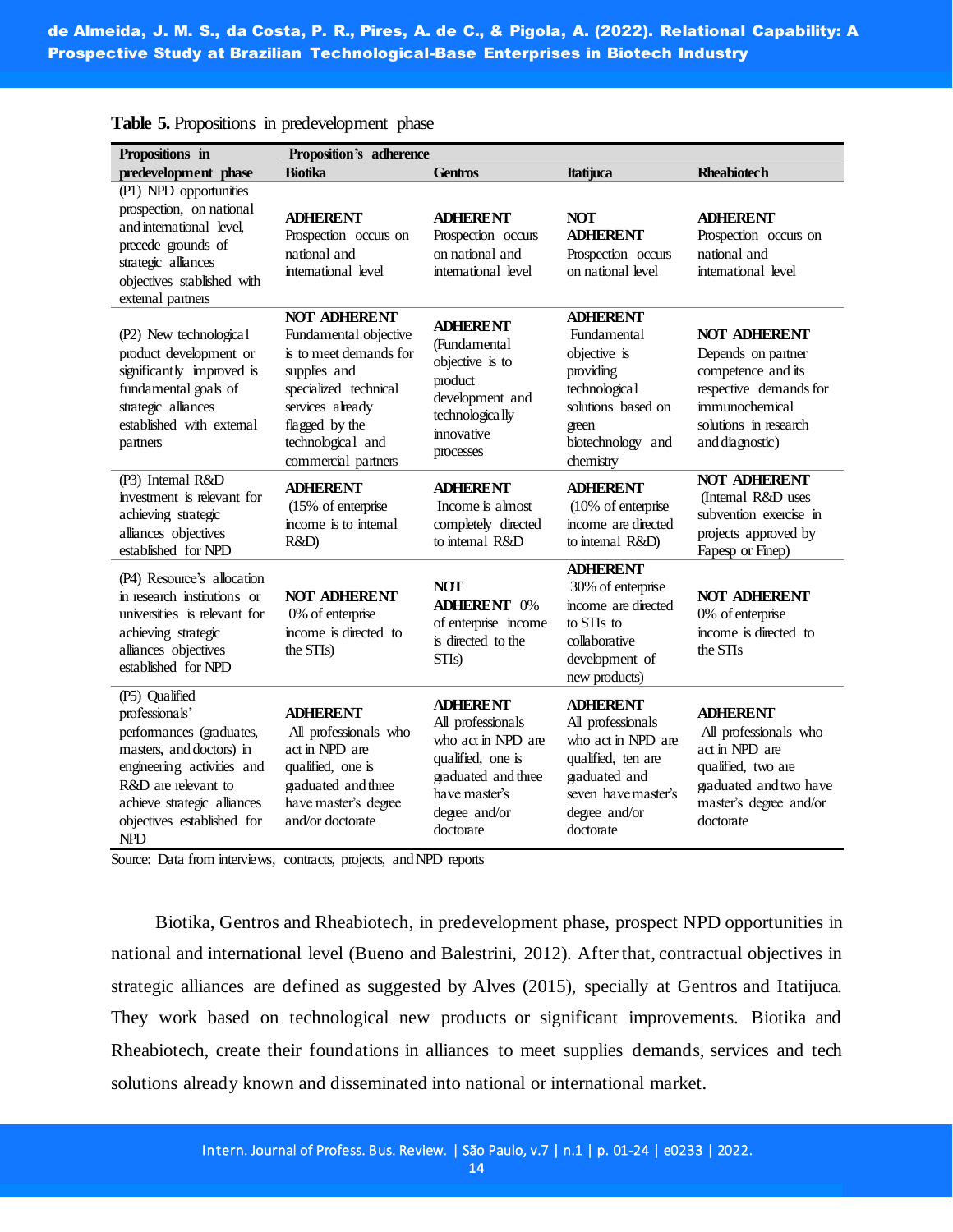Rheabiotech's exception, in predevelopment phase, internal R&D income is relevant to achieve strategic alliances objectives in researched Biotika, Gentros and Itatijuca's TBE. Additionally, qualified professionals' performances (graduates, masters, and doctors) in engineering and R&D activities are shown as relevant as well. Finally, allocation resources in Institutions or Universities obtain relevance only at Itatijuca.

At development phase itself divided in NDP' structuring and NDP's Knowledge coordination gathered by Iramuteq software in textual corpus recovery, we identify in NDP' structuring some RC's elements such as external partners' prospection, contractual strategic alliances formalization and team systematization for alliances shared management (Mitze and Strotebeck, 2019; Vlaisavljevic et al., 2020; Senior, 2021; Pereira et al., 2021) (Table 6).

| Propositions linked                                                                                        | <b>Proposition's adherence</b>                                                                                                                                                                               |                                                                                                                                        |                                                                                                         |                                                                                                    |
|------------------------------------------------------------------------------------------------------------|--------------------------------------------------------------------------------------------------------------------------------------------------------------------------------------------------------------|----------------------------------------------------------------------------------------------------------------------------------------|---------------------------------------------------------------------------------------------------------|----------------------------------------------------------------------------------------------------|
| to sub phase of<br>NPD structuring                                                                         | <b>Biotika</b>                                                                                                                                                                                               | <b>Gentros</b>                                                                                                                         | <b>Itatijuca</b>                                                                                        | <b>Rheabiotech</b>                                                                                 |
| (P6) External<br>partners are<br>prospected as a<br>fundamental part of<br><b>NPD</b>                      | <b>ADHERENT</b><br>(Technological platform<br>Webinar, commercial<br>representations network,<br>professionals and<br>academic managers'<br>contacts managers are<br>fundamental for partners<br>prospection | <b>ADHERENT</b><br>(Manager's network<br>and virtual platform<br>called Research Gate<br>are fundamental for<br>partners' prospection) | <b>ADHERENT</b><br>(Technological<br>platform (Itec) is<br>fundamental for<br>partners'<br>prospection) | <b>NOT ADHERENT</b><br>Marketplace and<br>events participation,<br>but work mainly on<br>demand    |
| (P7) To formalize<br>NPD with external<br>partner we must<br>establish contractual<br>strategic alliances. | <b>ADHERENT</b><br>Confidential agreements<br>and contracts'<br>establishment                                                                                                                                | <b>ADHERENT</b><br>Confidential<br>agreements and<br>contracts'<br>establishment                                                       | <b>ADHERENT</b><br>Confidential<br>agreements and<br>contracts <sup>2</sup><br>establishment            | <b>ADHERENT</b><br>Confidential and<br>commercial<br>agreements and<br>contracts'<br>establishment |
| (P8) To conduct<br>NPD strategic<br>alliances we must<br>systematize a formal<br>management team           | <b>ADHERENT</b><br>Systematized NPD's<br>involvement and business<br>board, commercial board,<br>and sales team                                                                                              | <b>NOT ADHERENT</b><br>Focused on business<br>and product<br>development board                                                         | <b>NOT</b><br><b>ADHERENT</b><br>Focused on business<br>and product<br>development board                | <b>NOT ADHERENT</b><br>Focused on markets<br>and NPD's board                                       |

**Table 6.** Propositions linked to NPD structuring phase.

Source: Data from interviews, web sites, contracts, projects, and NPD reports

External partners are fundamental for NPD structuring at Biotika, Gentros and Itatijuca confirming McGrath (2008) discussions, however Rheabiotech is an exception. We highlighted as external partners prospection mechanism a commercial representation network, professional and academic managers' contacts, and digital platforms such as Webinar, ResearchGate and Itec.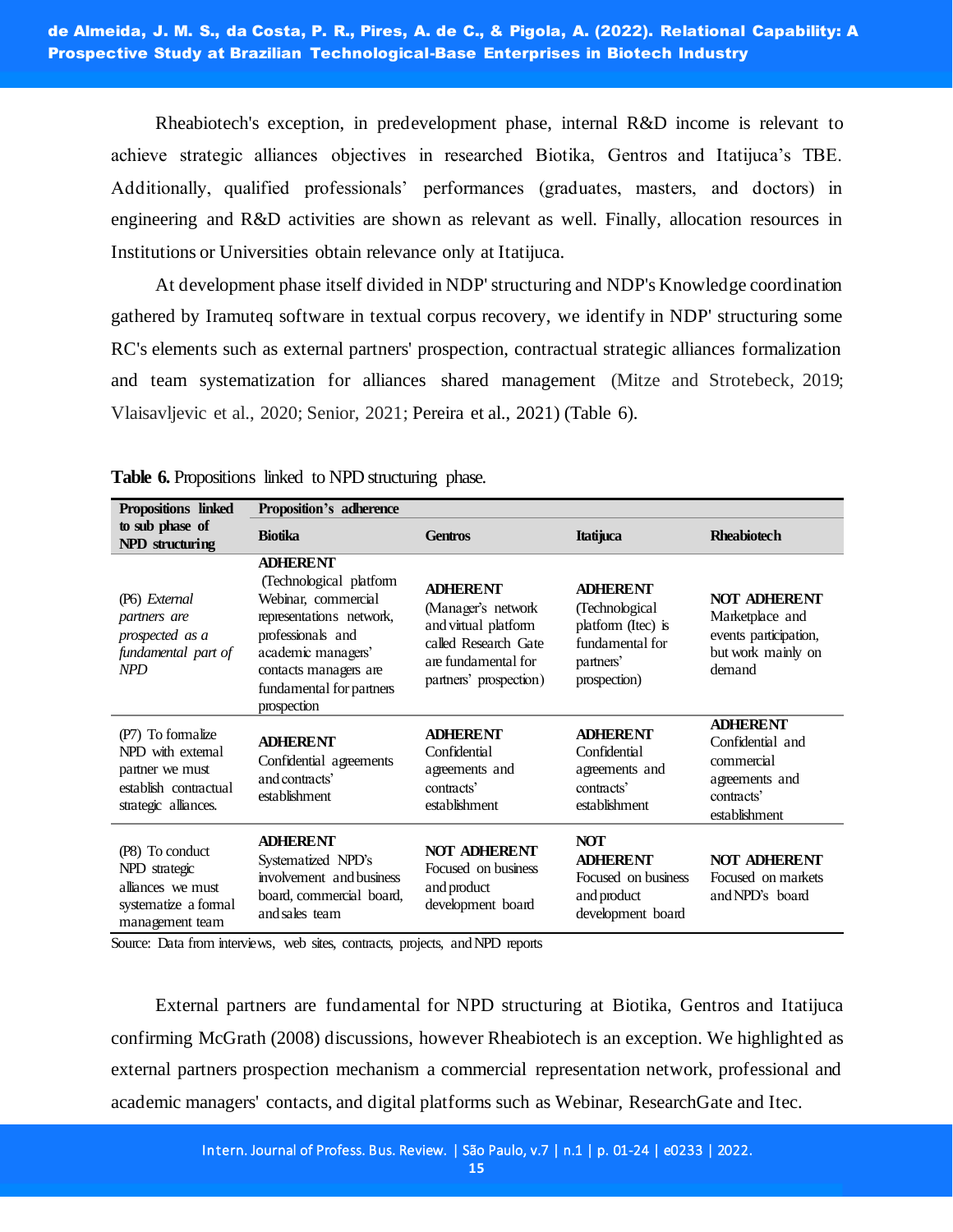NPD structuring is also identified as much relevant in all TBE to formalize contractual strategic alliances with external partners as postulate by Schilke and Goerzen (2010). Alliance's mechanisms formalization is pointed out emphasizing: (a) confidentiality agreements and R&D contracts; and (b) supplies provision or specialized technical service delivery. At Biotika, strategic alliances for NPD are systematized and shared-manage by a formal management team as Alves (2015) highlighted, adding new business, NPD and commercial board and sales team. In fact, it is not perceived in others TBE.

In development phase yet we identify RC elements in NPD's knowledge coordination as of textual corpus from Iramuteq software highlighted by knowledge dissemination among internal TBE areas, Knowledge replication in subsequent NPD, decision-making synchronization, alliances' portfolio synchronization sharing (Mitze and Strotebeck, 2019; Vlaisavljevic et al., 2020; Senior, 2021; Pereira et al., 2021) (Table 7).

| Propositions linked to                                                                                                                                                  | Proposition's adherence                                                                                                                           |                                                                                                                                                               |                                                                                                                                                                                          |                                                                                                                                         |
|-------------------------------------------------------------------------------------------------------------------------------------------------------------------------|---------------------------------------------------------------------------------------------------------------------------------------------------|---------------------------------------------------------------------------------------------------------------------------------------------------------------|------------------------------------------------------------------------------------------------------------------------------------------------------------------------------------------|-----------------------------------------------------------------------------------------------------------------------------------------|
| NPD's knowledge<br>coordination                                                                                                                                         | <b>Biotika</b>                                                                                                                                    | Gentros                                                                                                                                                       |                                                                                                                                                                                          | <b>Rheabiotech</b>                                                                                                                      |
| (P9) Knowledge acquisition<br>from interorganizational<br>NDP strategic alliances must<br>be disseminated throughout<br>TBE areas                                       | <b>ADHERENT</b><br>Knowledge acquisition<br>is disseminated in<br>internal meetings every<br>two months and are<br>stored electronically)         | <b>ADHERENT</b><br>Knowledge acquisition<br>is disseminated in<br>internal meetings)                                                                          | <b>ADHERENT</b><br>Responsibilities and<br>deadlines for deliverables<br>are documented by<br>meeting minutes                                                                            | <b>ADHERENT</b><br>(Knowledge acquisition<br>is disseminated in<br>internal meetings)                                                   |
| (P10) NPD' strategic alliances<br>portfolio coordination must<br>establish an interactive and<br>continuous knowledge<br>among the company and its<br>external partners | <b>NOT ADHERENT</b><br>NPD board centralize<br>alliances portfolio<br>coordination that only<br>handle internal<br>technical teamwork<br>schedule | <b>NOT ADHERENT</b><br>It is not performed by<br>enterprise activities                                                                                        | <b>NOT ADHERENT</b> (The<br>Business and products<br>development board<br>centralized alliances<br>portfolio coordination                                                                | <b>NOT ADHERENT</b><br>There is no alliances<br>portfolio                                                                               |
| (P11) Knowledge acquisition<br>from previous strategic<br>alliances generate future<br>innovation projects of<br>products.                                              | <b>ADHERENT</b><br>Knowledge acquisition<br>from previous alliances<br>were used in NPD in<br>partnership with<br>Embrapa and Fiocruz             | <b>ADHERENT</b><br>Knowledge acquisition<br>from previous alliances<br>were used in vaccines<br>development projects                                          | <b>ADHERENT</b><br>Knowledge acquisition<br>from previous alliances<br>were used in paper and<br>cellulose development<br>projects in                                                    | <b>ADHERENT</b><br>Knowledge acquisition<br>from previous alliances<br>about biosensors were<br>used in recent<br>development projects  |
| (P12) In NPD' strategic<br>alliances we must<br>synchronize decision-making<br>among TBE and its external<br>partners                                                   | <b>NOT ADHERENT</b><br>Decision-making<br>synchronization<br>involve only internal<br>NPD, commercial<br>board, and team                          | <b>ADHERENT</b><br>Meetings are held to<br>monitor progress,<br>redirect activities<br>involving TBE and its<br>partners in a weekly<br>and formightly basis. | <b>NOT ADHERENT</b><br>Decision-making<br>synchronization is<br>provided by internal<br>weekly meeting and<br>formalized in meeting-<br>minutes to make easier<br>internal communication | <b>ADHERENT</b><br>Work schedule among<br>TBE and partners<br>support decision-<br>making synchronization<br>and outcomes<br>monitoring |

**Table 7.** Propositions linked to NPD knowledge coordination.

Source: Data from interviews, websites, contracts, projects, and NPD reports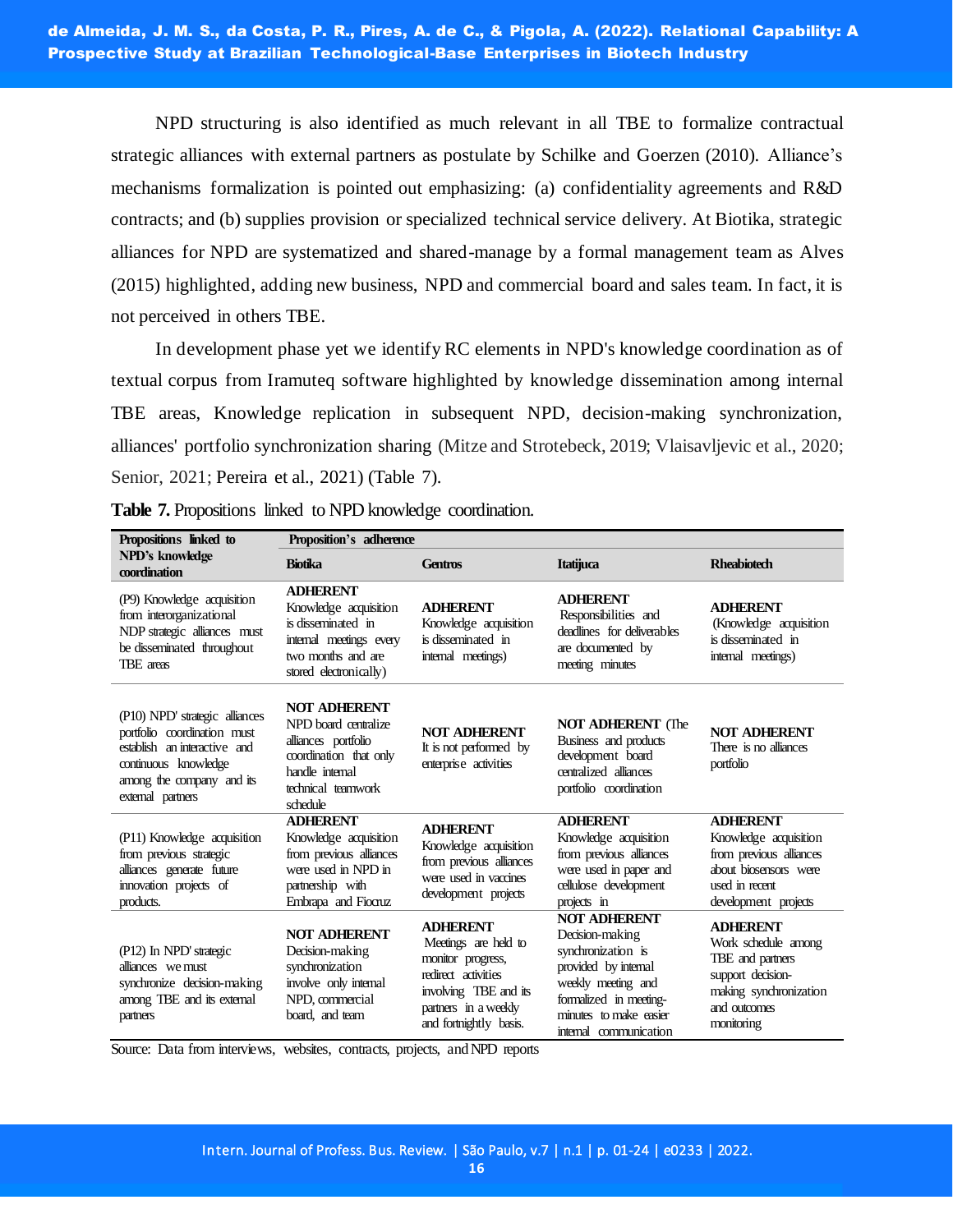Knowledge acquisition is disseminated in TBE internal areas as pronounced by Alves (2015) through scheduled meeting in continuous frequencies basis and documented in electronic records to promote knowledge sharing.

Knowledge acquisition from previous alliances is an important asset for TBE. It is always used in subsequent NPD projects corroborating with Schilke and Goerzen (2010) findings. However, only Gentros and Itatijuca perform in a good manner decision-making sharing with their external partners using NPD strategic alliance discussed by Bueno and Balestrini (2012). Biotika and Rheabiotech's decision-making occurs only internally, at all. Despite of concerning mentioned by participants about alliances integrated management maturity, we verify that NPD portfolio is not used for interactive knowledge sharing in a continuous way by TBE. Biotika and Itatijuca coordinate their portfolio with a great centralization. Yet, Gentros and Rheabiotech do not perform any activity of portfolio coordination.

In post development phase, we also identify RC elements as of textual corpus from Iramuteq software bespeaking by industrial property income, collaborative business model adoption and continuous strategic alliance practice for NPD (Mitze and Strotebeck, 2019; Vlaisavljevic et al., 2020; Senior, 2021; Pereira et al., 2021) (Figure 8).

| Propositions linked post                                                 | Proposition's adherence                   |                                   |                           |                                   |
|--------------------------------------------------------------------------|-------------------------------------------|-----------------------------------|---------------------------|-----------------------------------|
| development                                                              | <b>Biotika</b>                            | Itatijuca<br><b>Gentros</b>       |                           | <b>Rheabiotech</b>                |
| (P13) income obtained from                                               | <b>NOT ADHERENT</b>                       | <b>NOT ADHERENT</b>               | <b>NOT ADHERENT</b>       | <b>NOT ADHERENT</b>               |
| products protected by patents                                            |                                           |                                   |                           |                                   |
| or software registration, or in                                          | $0\%$ enterprise income is                | $0\%$ enterprise income is        | 0% enterprise income is   | $0\%$ enterprise income is        |
| process of protection                                                    | obtained from non-                        | obtained from non-                | obtained from non-        | obtained from non-protected       |
| acquisition, is a fundamental                                            | protected products by                     | protected products by             | protected products by     | products by patent, software      |
| contribution in contractual                                              | patent, software                          | patent, software                  | patent, software          | registration or products in       |
| strategic alliances established                                          | registration or products                  | registration or products          | registration or products  | registration process              |
| for NPD                                                                  | in registration process                   | in registration process           | in registration process   |                                   |
|                                                                          |                                           | <b>ADHERENT</b>                   | <b>ADHERENT</b>           | <b>ADHERENT</b>                   |
|                                                                          | <b>ADHERENT</b>                           |                                   |                           |                                   |
| (P14) Collaborative business                                             |                                           | External partnership is           | Popularization and        | Taskforces (association and       |
| model adoption contributes to                                            | Enterprise business                       | used to tech                      | disclosure technology     | complementariness) with           |
| RC development into TBEs                                                 | model is supported by                     | competences searching             | development is shown      | partners demonstrate capacity     |
|                                                                          | knowledge acquisition                     | and standardize research          | as collaborative business | to handle biotech dynamic         |
|                                                                          |                                           | protocols                         | model                     | market                            |
|                                                                          | <b>ADHERENT</b>                           | <b>ADHERENT</b>                   | <b>ADHERENT</b>           | <b>ADHERENT</b>                   |
| (P15) Continuous strategic                                               | Work routines and                         | Enterprise                        | Provide new knowledge     | successes and mistakes            |
| alliances practices for NPD<br>contributes to RC<br>development into TBE | organizational process                    | empowerment to engage             | and generate              | reinforce learning,               |
|                                                                          | involve strategic<br>management alliances | partners in a good<br>manner way. | competences for new       | empowering enterprise, and        |
|                                                                          |                                           |                                   | partnerships              | its partners for future alliances |
|                                                                          | for NPD                                   |                                   | establishment             | management                        |

**Table 8.** Propositions linked to predevelopment phase.

Source: Data from interviews, websites, contracts, projects, and NPD reports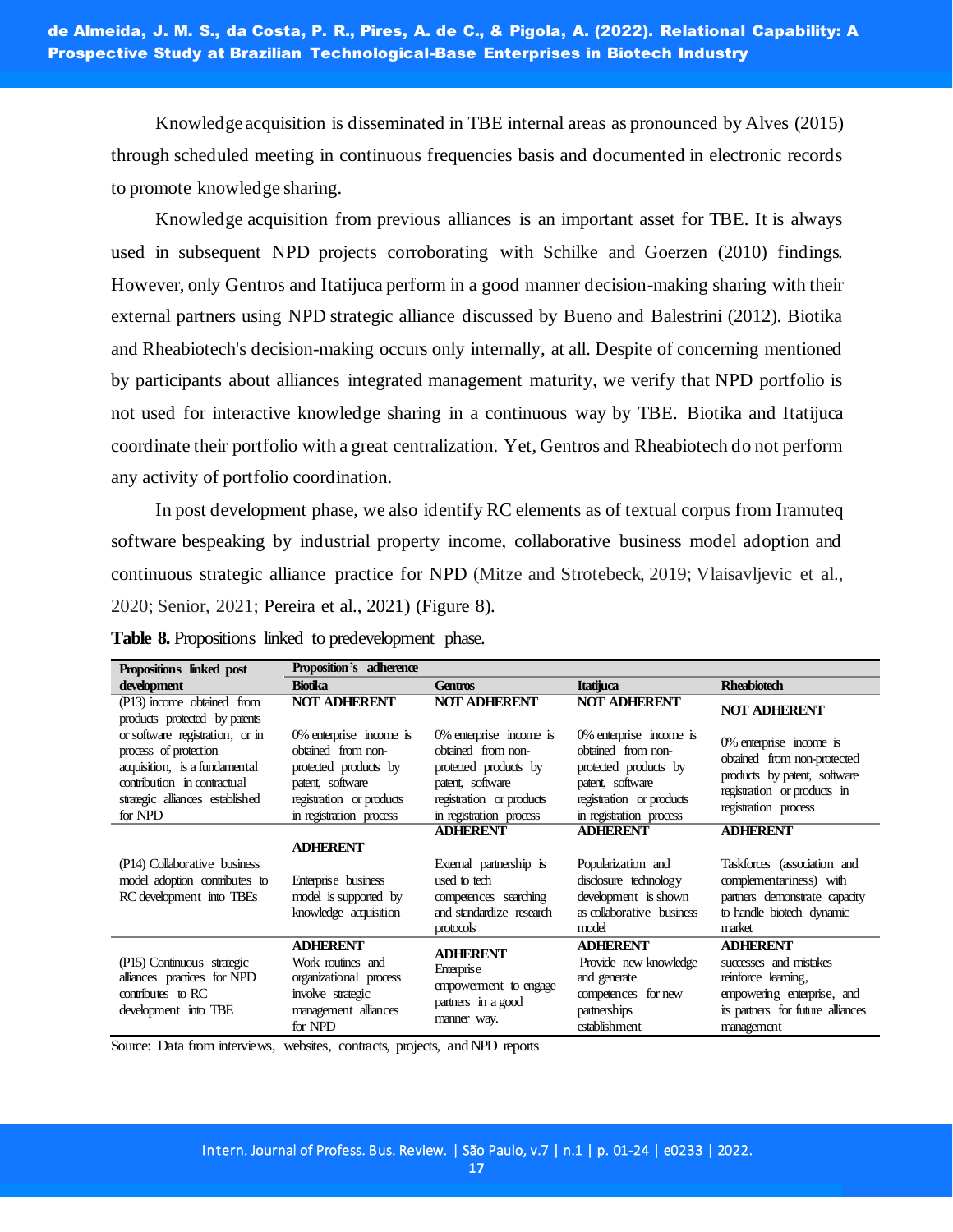Continuous practices in strategic alliance for NPD contribute to RC development and this capability is supported by a collaborative business model reinforcing what Bueno and Balestrini (2012) and Alves (2015) highlight. TBE have not obtain income commercializing protected products by patent or software registration (or through referred protections) given low intellectual property business culture into researched TBE. At this time, products nature offered do not require information from prior research or technique status verification (Mitze and Strotebeck, 2019; Vlaisavljevic et al., 2020; Senior, 2021; Pereira et al., 2021).

In sum, supplies demand, tech solutions and services already known in national and international market pass through entire NPD (Rosenfield et al., 2006; Bueno and Balestrini, 2012) present into researched TBE. RC perform a fundamental role for contractual strategic alliances whose aggregated value is vital for TBE business model (Schilke and Goerzen, 2010; McGrath, 2008; Alves, 2015). Therefore, we propose a framework for NPD phase and RC elements identification into TBE (Figure 9).



# **Figure 9.** NPD phases into TBE and RC elements identification

Source: Data from interviews, contracts, projects, and NPD reports.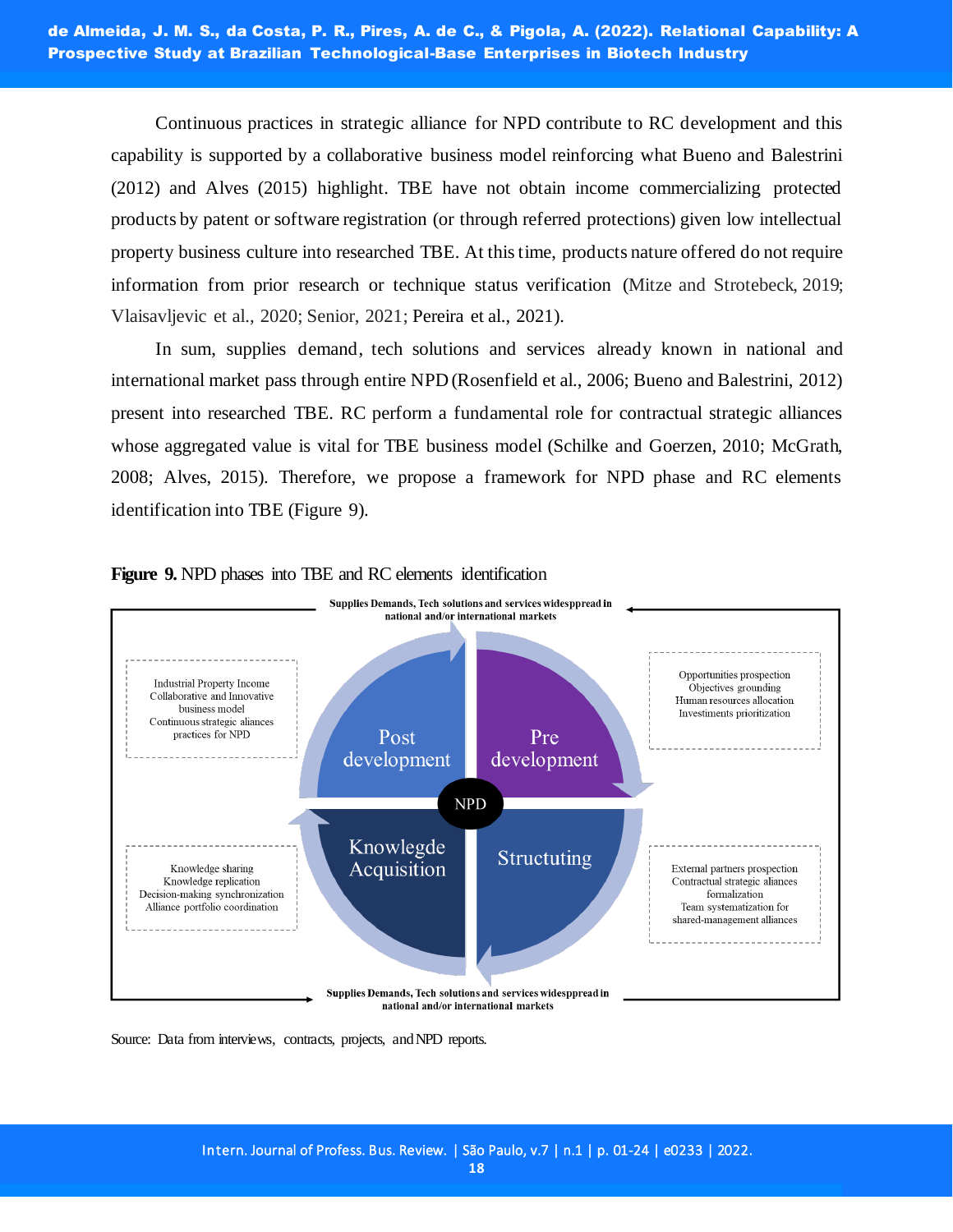## **CONCLUSION**

Research main issue, research question and propositions led this study to analyze on how biotech TBE manage RC for NPD purpose providing a clear path for descriptive model proposed whose research outcomes ratified. NPD phases demand strong RC management mainly during contractual strategic alliances preparation and after in linkage with partners for knowledge acquisition or sharing. As already mentioned, supplies demand, tech and service solutions disseminated in national or international market permeate whole NPD also leveraging RC elements to aggregate value for TBE business model (Schilke and Goerzen, 2010; McGrath, 2008; Alves, 2015; Mitze and Strotebeck, 2019; Vlaisavljevic et al., 2020; Senior, 2021; Pereira et al., 2021).

Itatijuca, Gentros, Rheabiotech and Biotika analysis booster conclusions binding the research propositions in how objectives are defined during contractual strategic alliances established for NPD. These practices permeate predevelopment phase evincing RC elements such as opportunities prospection, objectives grounding, human resources allocation, investments prioritization and internal collaborative R&D in STI.

All TBE researched have intense acting in searching and prospecting opportunities for NPD aiming to bring complementary resources-base. We also notify a meaningful proximity between strategic planning activities and NPD. These activities almost are developed simultaneously in all of them.

About how contractual strategic alliances for NPD are structured, we identified some practices in development phase, in which there are RC elements involved, such as team systematization for alliances share-management, branch structure organization and contractual strategic alliances formalization (Gibbons and Henderson, 2012).

Lean structure is identified in researched TBE considering they are small-size companies. Hence, NPD and new business' board are central in its structure so much in operational as management practices for contractual strategic alliances. Interaction practices in interorganizational coordination, portfolio coordination, activities and decision-making synchronization for each NPD alliance are identified in development phase whose sub phases elegy some RC elements as mandatory such as external partners prospection for NPD structuring, contractual strategic alliance formalization and team systematization for alliances shared management. (Schilke and Goerzen, 2010; McGrath, 2008; Alves, 2015). In knowledge acquisition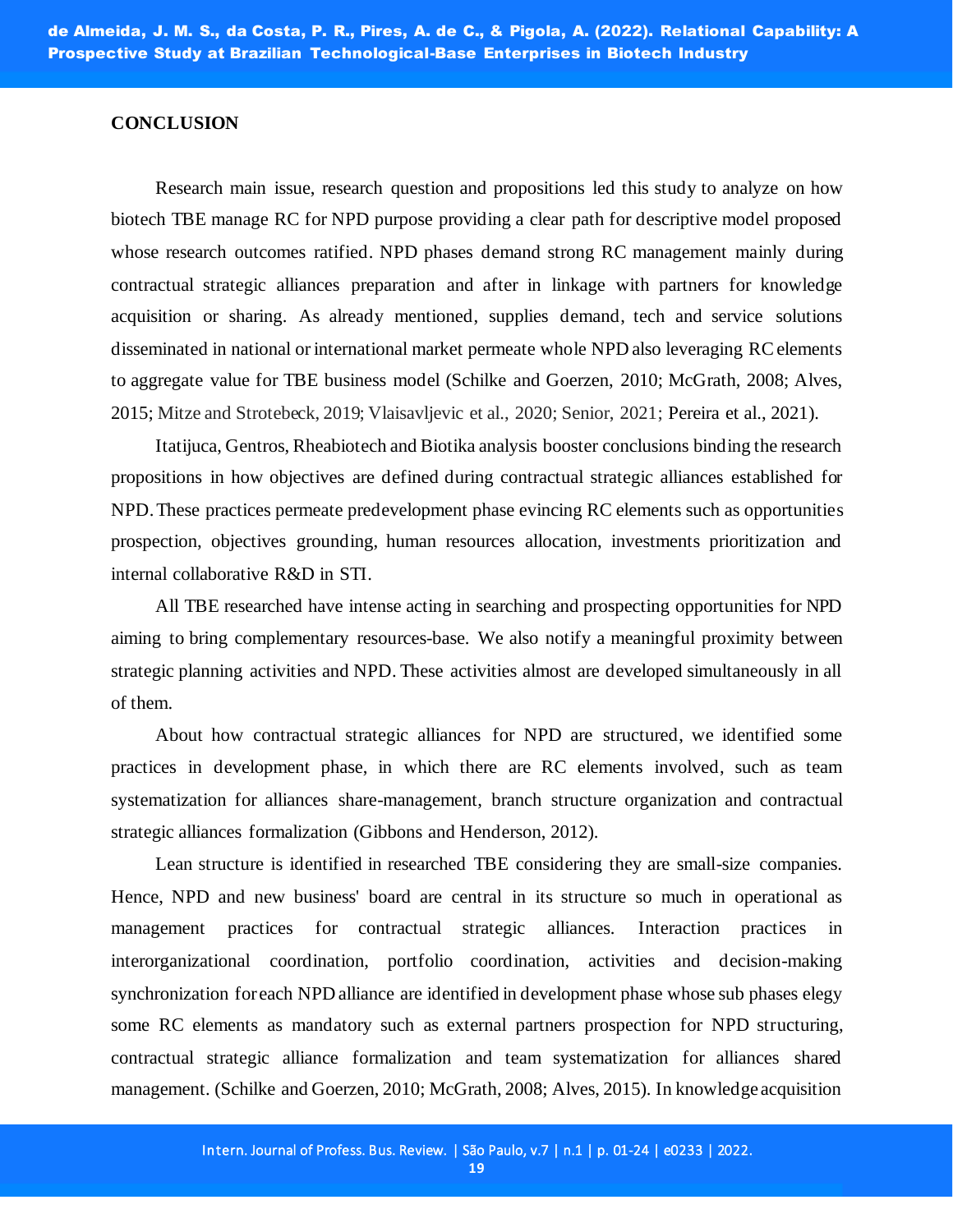coordination (Guo, Yang and Zhang, 2020), we describe knowledge sharing, knowledge replication to subsequent NPD, decision-making shared synchronized during NPD process and alliance portfolio coordination as mandatory, as well (Mitze and Strotebeck, 2019; Vlaisavljevic et al., 2020; Senior, 2021; Pereira et al., 2021).

Upon how contractual strategic alliances configure its contribution (Pisano, 1991; Lin and Darnall, 2015; Walsh et al., 2016) we highlight that are connected in post-development phase supported by RC elements identified as gained industrial property income, collaborative business model adoption (Bueno and Balestrin, 2012), and continuous strategic alliance practices.

Finally, open innovation (Chesbrough, 2003) is a key factor for biotech TBE to keep competitiveness as empirical outcomes demonstrate in Itatijuca, Gentros, Rheabiotech and Biotika practices. They are technology-based enterprises (TBE) transforming scientific knowledge permanently through new techs available for innovative products and services. NPD represents to researched TBE a wide innovation gateway. However, as this science field is multidisciplinary (Traoré, 2004), these enterprises work in open system, searching partners that could complement their resources-base scientifically or technologically. Biotech industry (Pisano, 2006; Estrella and Bataglia, 2013) is fertile in its nature and incentive constant relationships therefore organizational interaction is fundamental for NPD successfulness.

As study limitation we do not offer generalized evidence to a representative Brazilian sample in biotech TBE industry. It is notorious relevance of thinking about quantitative future research in relational capability in TBE innovation performance that are potentially familiar with tech and commercial alliances for NPD.

## **REFERENCES**

Alves, F. S. (2015). Capacidades relacionais em cooperações para desenvolvimento de tecnologias com e sem fins lucrativos. Unpublished doctoral thesis, Universidade Federal do Paraná, Curitiba, PR, Brasil.

Anderson, A. R., Benavides-Espinosa, M. del M. and Mohedano-Suanes, A. (2011). Innovation in services through learning in a joint venture. The Service Industries Journal, 31: 2019-2032. Bardin, L. (1979). Análise de conteúdo. Lisboa: Edições, 70.

Barros, A. J. P. D., & Lehfeld, N. A. D. S. (2011). Fundamentos de metodologia: um guia para a iniciação científica. In Fundamentos de metodologia: um guia para a iniciação científica (pp. 132-132).

Biklen, S. & Bogdan, R. C. (1994). Investigação qualitativa em educação. Porto: Porto Ed (pp. 134-301).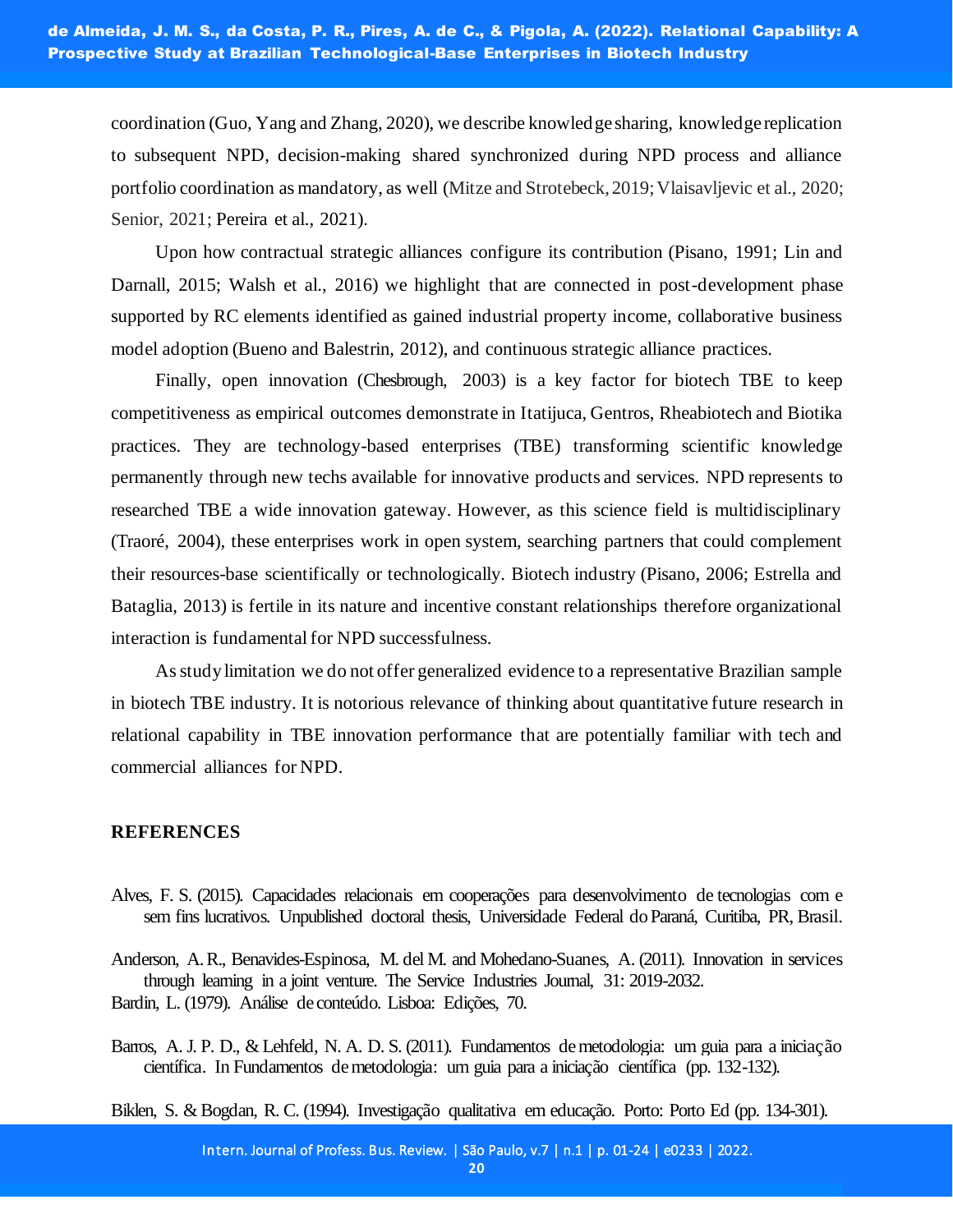de Almeida, J. M. S., da Costa, P. R., Pires, A. de C., & Pigola, A. (2022). Relational Capability: A Prospective Study at Brazilian Technological-Base Enterprises in Biotech Industry

- Banco Nacional de Desenvolvimento Econômico e Social BNDES, 2014. Perspectivas do investimento 20152018 e panoramas setoriais. Available on: <http://www.pedbrasil.org.br/ped/artigos/ 2F11DABAD8B76964.pdf>, Access in May 2016.
- Bogers, M., Burcharth, A., & Chesbrough, H. (2021). Open Innovation in Brazil: Exploring Opportunities and Challenges. International Journal of Professional Business Review, 6(1), e213. https://doi.org/10.26668/businessreview/2021.v6i1.213
- Bueno, B. & Balestrin, A. (2012). Collaborative innovation: an open approach in the development of new Products. Revista de Administração de Empresas, 52: 517-530.
- Camargo, Á. A. B. D. & Meirelles, D. S. (2012). Capacidades Dinâmicas: o que são e como identificá-las. XXXVI EnAnpad, Rio de Janeiro, BR.
- Camargo, B. V. & Justo, A. M. (2013). IRAMUTEQ: um software gratuito para análise de dados textuais. Temas em Psicologia, 21: 513-518.
- Chesbrough, H. (2003). The logic of open innovation: managing intellectual property. California management review, 45: 33-58.
- Chizzotti, A. (2010). Pesquisa em Ciências Humanas e Sociais. São Paulo: Cortez Editora.
- Cooper, G. F. (1990). The computational complexity of probabilistic inference using Bayesian belief networks". Artificial intelligence, 42: 393-405.
- Costa, P. R., Porto, G. S, Galina, S. V. R., Piscopo, M. R. & Maccari, E. A. (2017). Global Organization of Innovation and Cooperability in Brazilian Multinationals. Journal of technology management & innovation, 12: 13-25.

Costa, P. R. & Porto, G. S. (2016). Gestão Global da Capacidade Relacional. Um Estudo com as Multinacionais Brasileiras. Desenvolvimento em Questão, 14: 135-171.

- Cui, A. S. & O'Connor, G. (2012). Alliance portfolio resource diversity and firm innovation. Journal of Marketing, 76: 24–43.
- De Silva, M. & Rossi, F. (2018). The effect of firms' relational capabilities on knowledge acquisition and co-creation with universities. Technological Forecasting and Social Change, 133: 72-84.
- Delbufalo, E. & Cerruti, C. (2012). Configuration and the capability of firms to innovate: A theoretical framework. International Journal of Management, 29: 16.
- Donada, C., Nogatchewsky, G. & Pezet, A. (2015). Understanding the relational dynamic capabilitybuilding process. Strategic Organization, 14: 93–117.
- Dyer, J. & Kale, P. (2007). Relational capabilities: drivers and implications. Dynamic capabilities, Understanding strategic change in organizations, 65-79.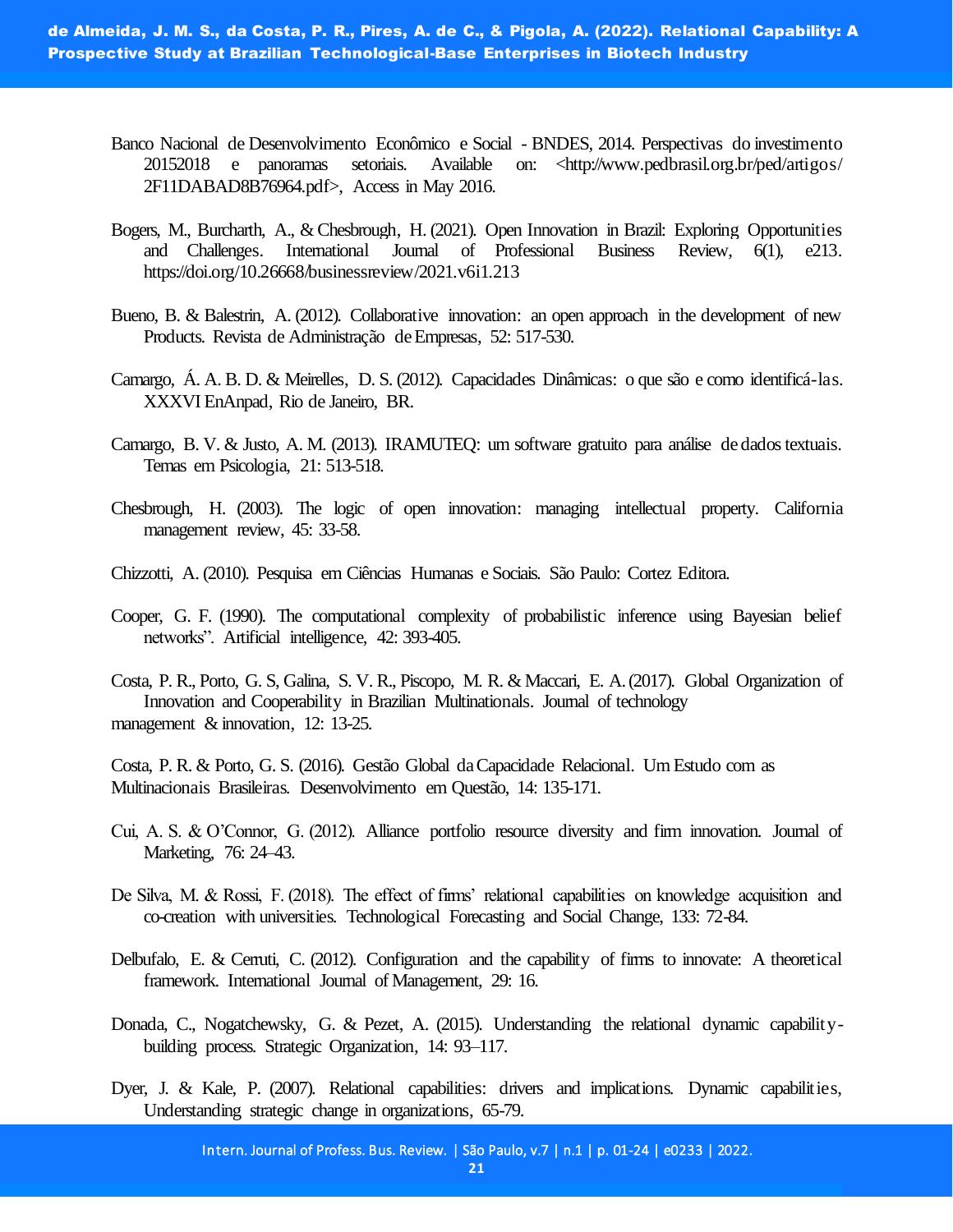- Estrella, A. & Bataglia, W. (2013). A influência da rede de alianças no crescimento das empresas de biotecnologia de saúde humana na indústria brasileira. Organizações and Sociedade, 20: 65.
- Feller, J., Parhankangas, A., Smeds, R. & Jaatinen, M. (2013). How companies to collaborate: Emergence of improved inter-organizational processes in R&D alliances. Organization Studies, 34: 313–343.
- Fernandes, A. C., Côrtes, M. R. & Pinho, M. (2016). Caracterização das pequenas e médias empresas de base tecnológica em São Paulo: uma análise preliminar. Economia e Sociedade, 13: 151-173.
- Gibbons, R. & Henderson, R. (2012). Relational contracts and organizational capabilities. Organization Science, 23: 1350-1364.
- Gil, A. C. (2005). Métodos e técnicas de pesquisa social. São Paulo: Editora Atlas.
- Guo, M., Yang, N., & Zhang, Y. (2020). Focal enterprises' control and knowledge transfer risks in R&D networks. European Journal of Innovation Management, ahead-of-print.
- Grand View Research (2017). Biotechnology Market Analysis By Application (Health, Food & Agriculture, Natural Fornahl et al., 2011Resources & Environment, Industrial Processing Bioinformatics), By Technology, And Segment Forecasts, 2014 - 2025," San Francisco.
- Hazir, C. S., & Autant-Bernard, C. (2014). Determinants of cross-regional R&D collaboration: some empirical evidence from Europe in biotechnology. The Annals of Regional Science, 53(2), 369-393.
- Heimeriks, K. H. & Duysters, G. M. (2003). Experience and Capabilities to Explain Alliance Performance: Substitutes or Complements. Eindhoven Centre for Innovation Studies (ECIS), Eindhoven University of Technology, The Netherlands.
- Kale, P. & Singh, H. (2007). Building firm capabilities through learning: the role of the alliance learning process in alliance capability and firm-level alliance success. Strategic Management Journal, 28: 981- 1000.
- Koen, P., Ajamian, G., Burkart, R., Clamen, A., Davidson, J., D'Amore, R. & Karol, R. (2001). Providing clarity and a common language to the "fuzzy front end". Research-Technology Management, 44: 46- 55.
- Lin, H. & Darnall, N. (2015). Strategic alliance formation and structural configuration. Journal of Business Ethics, 127: 549–564.
- Lorenzoni, G. & Lipparini, A. (1999). The leveraging of interfirm relationships as a distinctive organizational capability: a longitudinal study. Strategic Management Journal, 20: 317-338.
- McGrath, H. (2008). Developing a relational capability construct for SME network marketing using cases and evidence from Irish and Finnish SMEs: Unpublished doctoral thesis, Waterford Institute of Technology, Waterford, Irlanda.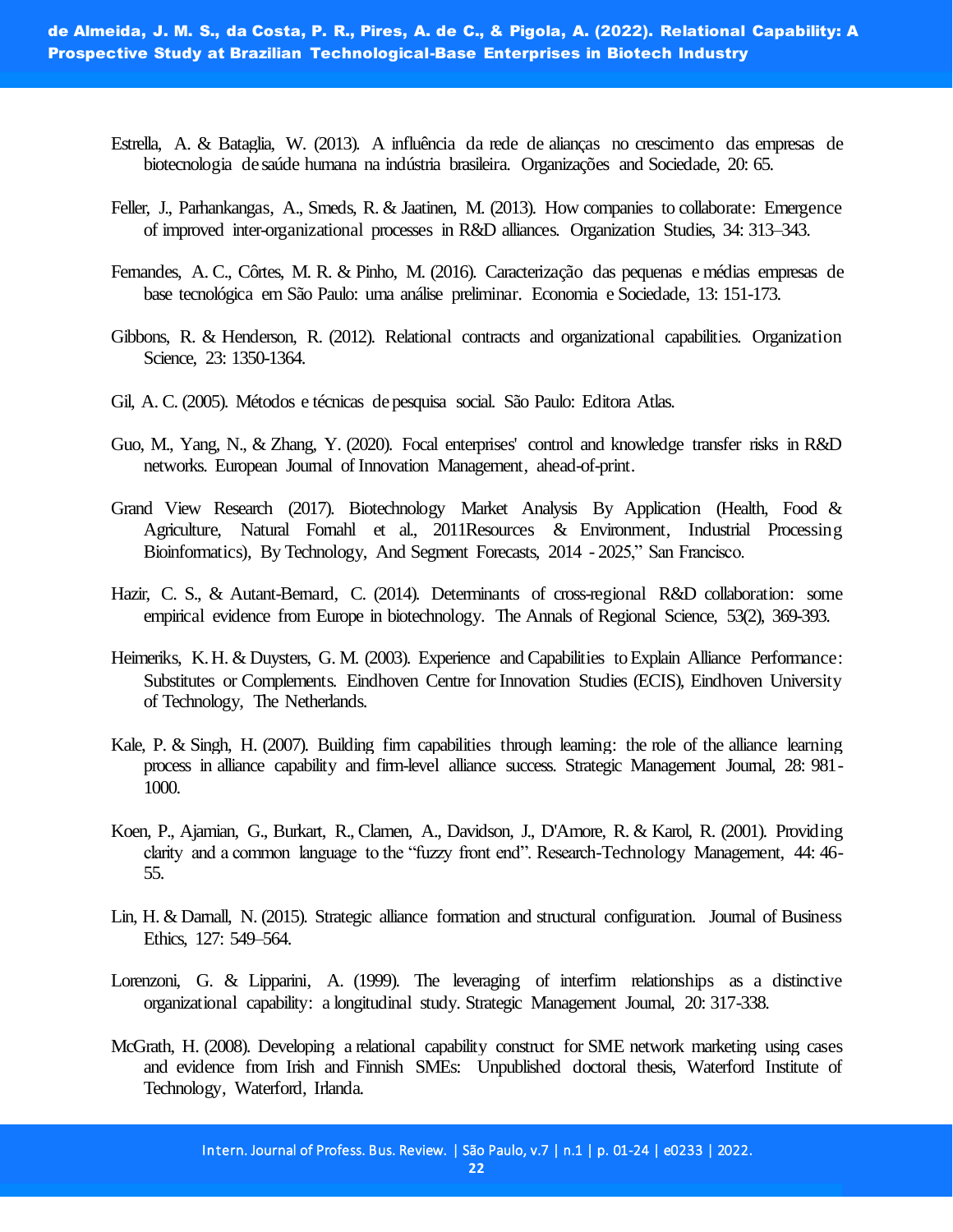- Mitze, T., & Strotebeck, F. (2019). Determining factors of interregional research collaboration in Germany's biotech network: Capacity, proximity, policy?. Technovation, 80, 40-53.
- Niesten, E. & Jolink, A. (2015). The impact of alliance management capabilities on alliance attributes and performance: a literature review. International Journal of Management Reviews, 17: 69–100.
- Niosi, J., Hanel, P., & Reid, S. (2013). The international diffusion of biotechnology: the arrival of developing countries. In Long term economic development (pp. 223-241). Springer, Berlin, Heidelberg.

Ngugi, I. K., Johnsen, R. E. &Erdélyi, P. (2010). Relational capabilities for value co-creation and innovation in SMEs". Journal of Small Business and Enterprise Development, 17: 260-278.

Ortiz-de-Urbina-Criado, M., Montoro-Sánchez, Á. & Mora-Valentín, E.-M. (2014). Impact of growth strategy on mode of governance in alliances. International Business Review, 23: 838–848.

Pastuszak, Z., Shyu, S. H. P., Lee, T. R., Anussornnitisarn, P., & Kaewchur, O. (2012). Establishing

- interrelationships among organizational learning, innovation, and performance. International Journal of Innovation and Learning, 11: 200-215.
- Pereira, C. G., Lavoie, J. R., Shaygan, A., Daim, T. U., Luqueze, M. A. O., & Porto, G. S. (2021). Technology Intelligence Map: Biotechnology. Roadmapping Future: Technologies, Products and Services, 461-489.
- Pisano, G. P. (1991). The governance of innovation: vertical integration and collaborative arrangements in the biotechnology industry. Research Policy, 20: 237-249.
- Pisano, G. P. (2006). Science business: the promise, the reality, and the future of biotech. Boston, MA. Harvard Business Press.
- Preusler, T. S., Costa, P. R. D., Crespi, T. B., & Porto, G. S. (2020). Relational Capability and Strategic Alliances for Research and Development. Revista de Administração Contemporânea, 24: 201-217.
- Ramdani, B., Chevers, D. & Williams, D. (2013). SMEs' adoption of enterprise applications: A technologyorganization-environment model", Journal of Small Business and Enterprise Development, 20: 735- 753.
- Richardson, R. J. (1999). Pesquisa Social: métodos e técnicas. São Paulo, Editora Atlas.
- Rozenfeld, H., Forcellini, F. A., Amaral, D. C., Toledo, J. C., Silva, S. L., Alliprandini, D. H. & Scalice, R. K. (2006). Gestão de Desenvolvimento de Produtos: uma referência para a melhoria do Processo, 1ª Eds. São Paulo, SP, Brazil, Editora Saraiva.
- Schillebeeckx, S. J., Chaturvedi, S., George, G., & King, Z. (2016). What do I want? The effects of individual aspiration and relational capability on collaboration preferences. Strategic Management Journal, 37: 1493-1506.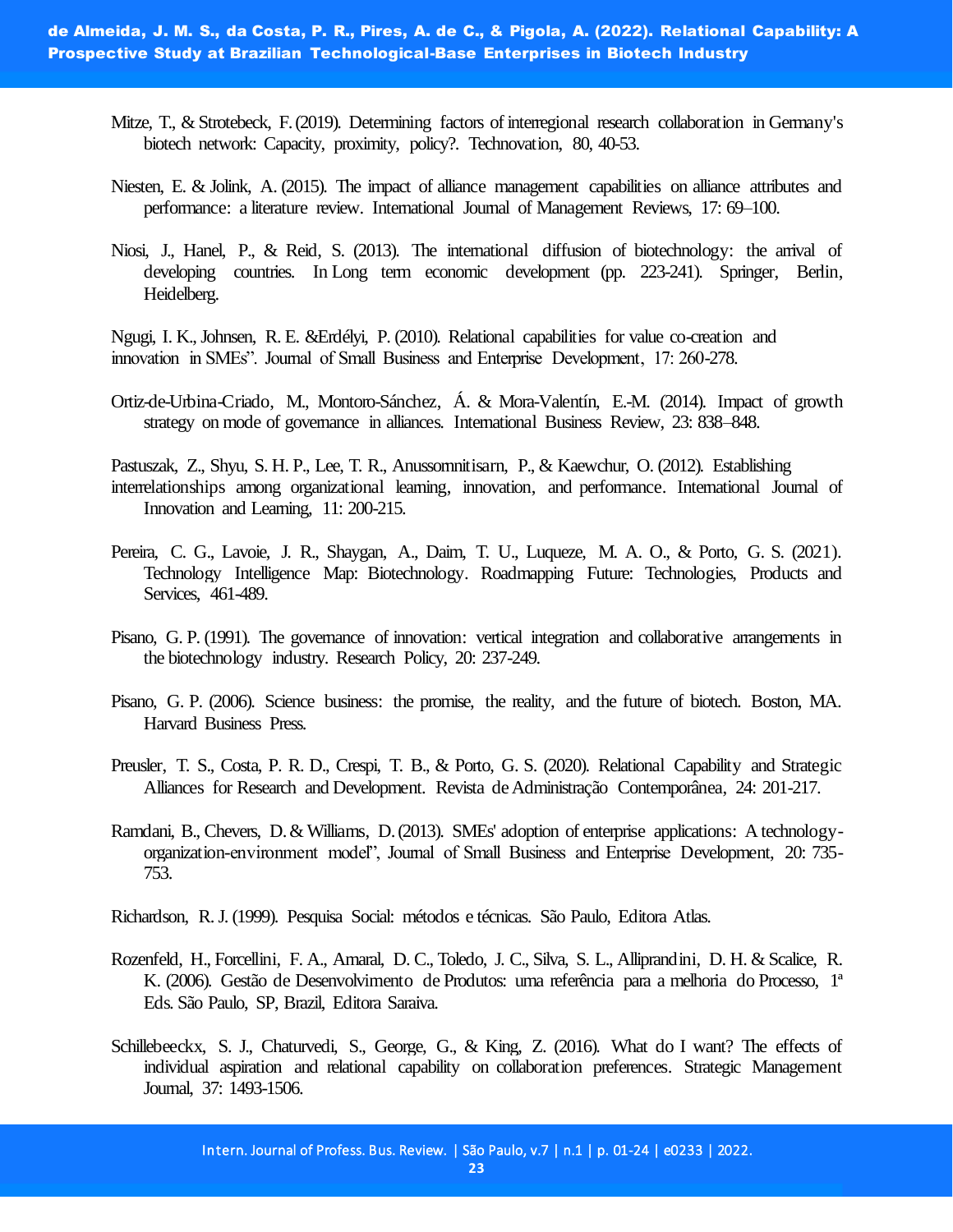- Schilke, O., & Cook, K. S. (2015). Sources of alliance partner trustworthiness: Integrating calculative and relational perspectives. Strategic Management Journal, 36: 276-297.
- Schilke, O. & Goerzen, A. (2010). Alliance management capability: an investigation of the construct and its measurement. Journal of Management, 36: 1192-1219.
- Senior, M. (2021). Biotech bubbles during the global recession. Nature Biotechnology, 39(4), 408-413.
- Traoré, N. (2004). Canadian biotech firms' creative capability: on the role of absorptive capability, relational capital, learning, and firm characteristics. International Journal of Biotechnology, 6: 1-19.
- Vlaisavljevic, V., Medina, C. C., & Van Looy, B. (2020). The role of policies and the contribution of cluster agency in the development of biotech open innovation ecosystem. Technological Forecasting and Social Change, 155, 119987.
- Walsh, J. P., Lee, Y. N. & Nagaoka, S. (2016). Openness and innovation in the US: Collaboration form, idea generation and implementation. Research Policy, 45: 1660-1671.
- Wang, G., Dou, W., Zhu, W. & Zhou, N. (2015). The effects of firm capabilities on external collaboration and performance: The moderating role of market turbulence. Journal of Business Research, 68: 1928- 1936.
- Wang, Y. & Rajagopalan, N. (2015). Alliance capabilities review and research agenda. Journal of Management, 41: 236–260.
- Yin, R. K. (2010). Estudo de Caso: Planejamento e Métodos. São Paulo, SP, Brazil. Bookman editora.
- Zollo, M. & Winter, S. G. (2002). Deliberate learning and the evolution of dynamic capabilities. Organization science, 13: 339-351.